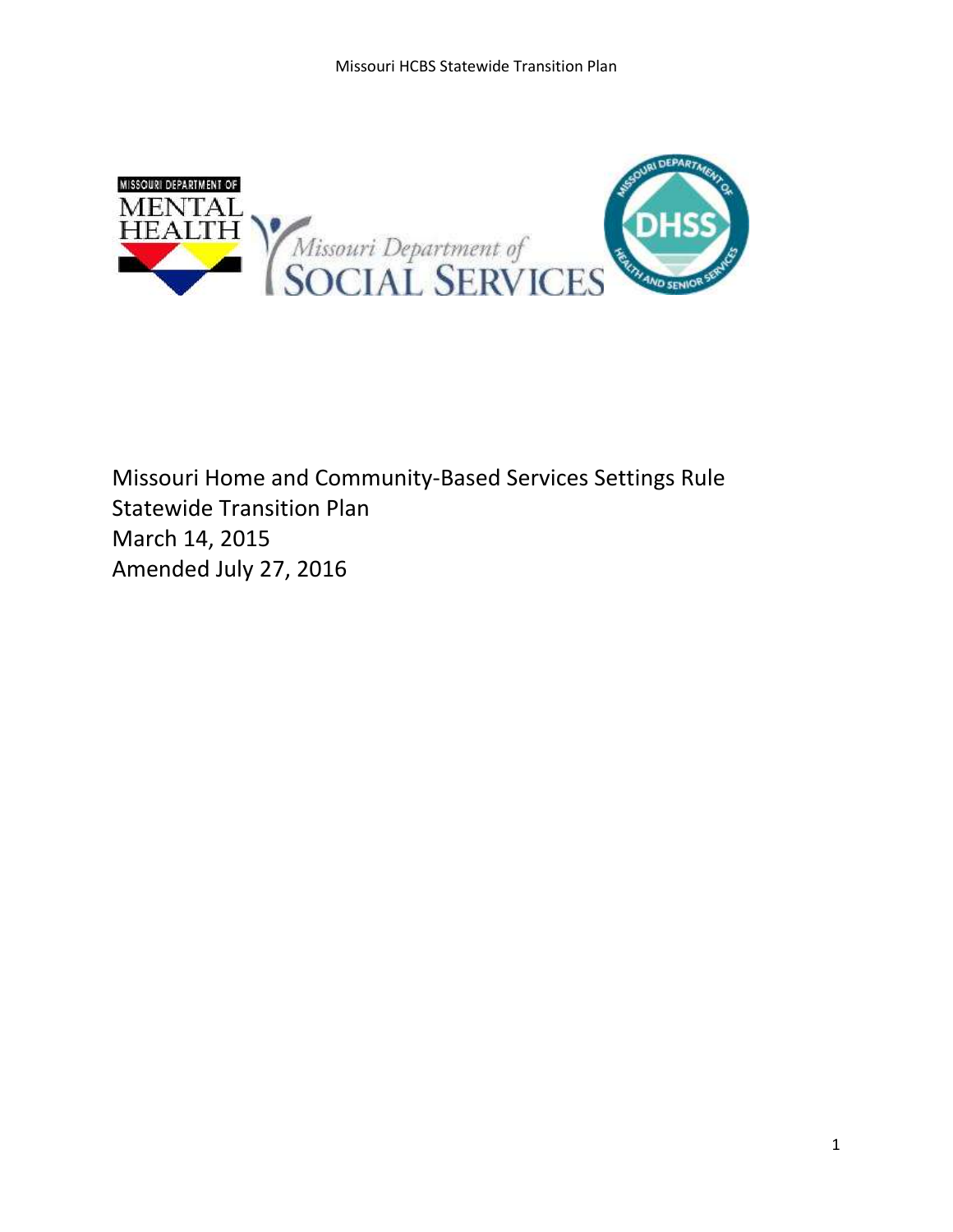# Summary

In January 2014, the Centers for Medicare & Medicaid Services (CMS) published the federal Home and Community Based Services (HCBS) regulation, commonly known as the "HCBS Final Rule." The purpose of the HCBS Final Rule is to ensure that Medicaid HCBS participants have the benefit of community living and the opportunity to receive services in the most appropriate, integrated setting possible. Since it was published, Missouri has been engaged in a thoughtful process to understand and meet the letter and intent of the HCBS Final Rule with its 10 Medicaid HCBS Waiver programs.

Missouri administers 10 Home and Community-Based Waivers through the single State Medicaid agency, the Department of Social Services, MO HealthNet Division (MHD). The day-to-day operation of the waivers is through formal cooperative agreements with the Missouri Department of Mental Health (DMH) and the Missouri Department of Health and Senior Services (DHSS). The Department of Health and Senior Services and the Department of Mental Health are the operational entities for the waivers. Missouri Medicaid Audit and Compliance (MMAC) is the unit within the Department of Social Services (DSS) charged with administering and maintaining Medicaid Title XIX audit and compliance initiatives, including utilization of Medicaid services and provider enrollment functions. MMAC will participate in the transition plan as described below.

The formal cooperative agreements outline specific duties related to the administration, operation and oversight functions of the waivers. MHD has ultimate administrative authority and oversight responsibility for the waivers. All official correspondence including this transition plan, waiver submissions and waiver amendments are developed by, jointly developed, or reviewed by MHD prior to submission to CMS. Any changes to a waiver program must be approved by MHD. Oversight meetings are held quarterly to discuss waiver functions. The CMS Final Rule, including the activities listed in the transition plan, will be discussed quarterly during the oversight meetings. In addition to the quarterly oversight meetings, staff meets when situations arise that warrant discussion between agencies.

This Statewide Transition Plan incorporates all 10 DHSS and DMH waivers and has been jointly developed by MHD, DMH and DHSS, herein referred to as the State. The transition plan as outlined below has sections that apply exclusively to waivers operated by DHSS, waivers operated by DMH, and those operated by both state agencies. It provides a high level overview of Missouri's HCBS Medicaid programs, outlines the details of the steps taken to ensure compliance by March 2019, and outlines the public comment process which ensures input from self-advocates, families, advocacy organizations, and providers.

The MO Department of Mental Health operates the following 1915 (c) Waivers (DMH Waivers):

- Autism Waiver (MO.0698)
	- o The Autism Waiver serves individuals between the ages of three and nineteen living in the community with family. The Autism Waiver provides assistive technology, behavior analysis services, community specialist, environmental accessibility adaptation, respite, personal assistance, person centered strategies consultation, professional assessment

1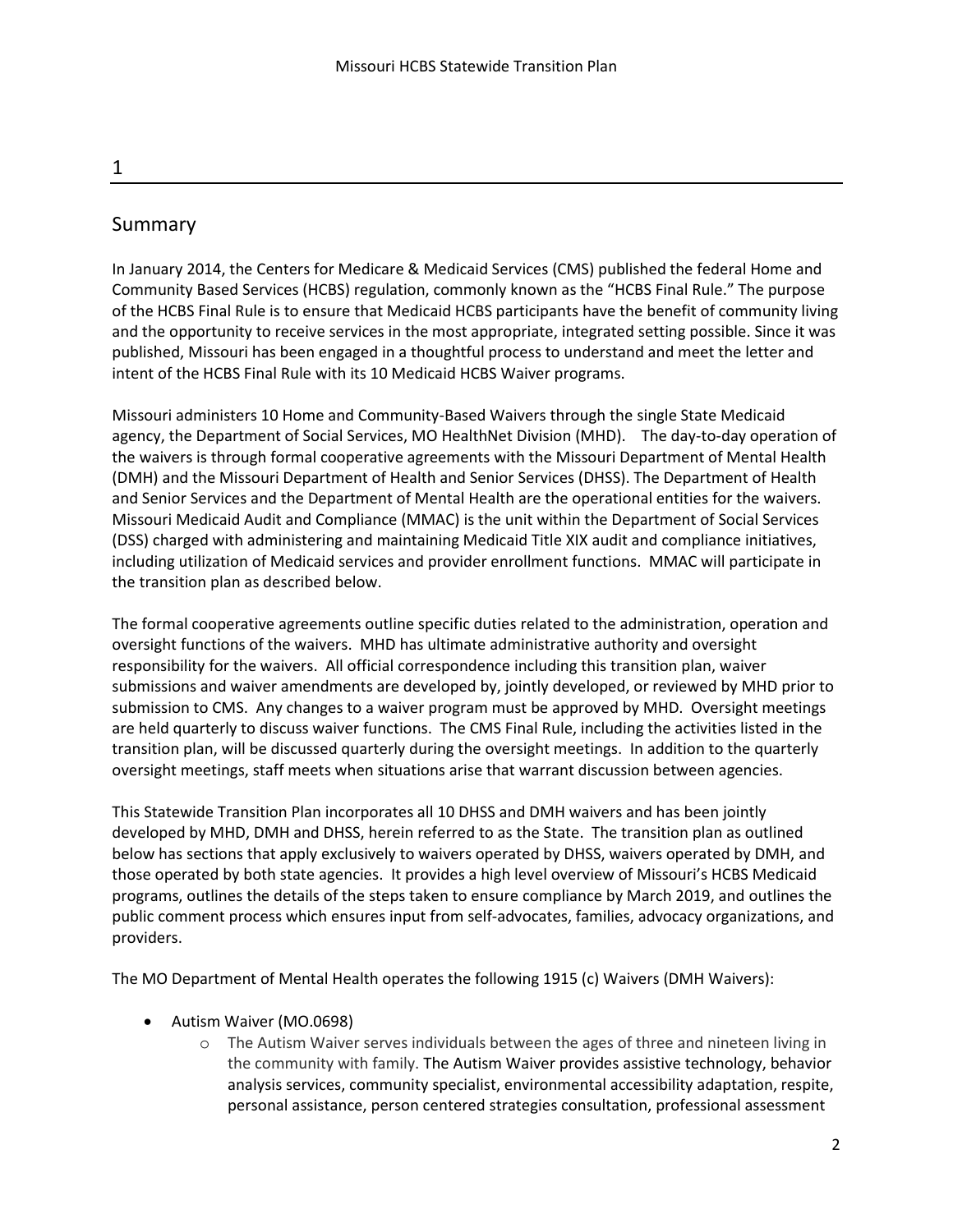and monitoring, specialized medical equipment and supplies, support broker and transportation. The waiver objectives include: (1)Making available supplementary services, in the family owned or leased home and community, to assist families and other caregivers in understanding and managing challenging behaviors so children can continue to live in their own home and community and stay connected to community resources including school; (2) Making available community services that support the integration of children into the community so their experiences mirror those of their peers who do not have Autism Spectrum Disorder; and (3) Making available specialized, early intervention services to children who have been diagnosed with an autism condition so the participants have an opportunity to increase self-care, cognitive skills and social skills. These services are administered without restricting the participant's access to the community. The participants and their families are given choice and are ensured the rights of privacy, dignity, respect and freedom from coercion and restraint. Participants are ensured individual initiative, autonomy, and independence in making life choices, including but not limited to, daily activities, physical environment and with whom to interact.

- Comprehensive Waiver (MO.0178)
	- $\circ$  This is the only waiver that provides residential supports. The waiver establishes and maintains a community-based system of care for individuals who have intellectual and developmental disabilities and includes a comprehensive array of services that meets the individualized support needs of individuals in a community setting. Although this waiver may serve individuals with residential supports, not all individuals enrolled in this waiver receive this service. Approximately 77% of the participants receive residential services. Others are living with their families but require substantial supports in order to continue doing so. These services are administered without restricting the participant's access to the community. The participants and their families are given choice and are ensured the rights of privacy, dignity, respect and freedom from coercion and restraints. Participants are ensured individual initiative, autonomy, and independence in making life choices, including but not limited to, daily activities, physical environment and with whom to interact. Participants in this waiver require the highest levels of care.
- Missouri Children with Developmental Disabilities Waiver (MO.4185)
	- o The Missouri Children's Developmental Disabilities Waiver (MOCDD) allows certain State MO HealthNet eligibility requirements to be waived so that children targeted for participation may be determined MO HealthNet eligible. This waiver terminates on the individual's  $18<sup>th</sup>$  birthday, the date on which the participant becomes eligible for Medicaid based on age. This waiver establishes and maintains a community-based system of care for children with developmental disabilities that includes a comprehensive array of services that meets the individualized support needs of children to allow them to remain at home with their families rather than enter an institution, group home or other out-of-home care.
- Partnership for Hope Waiver (MO.0841)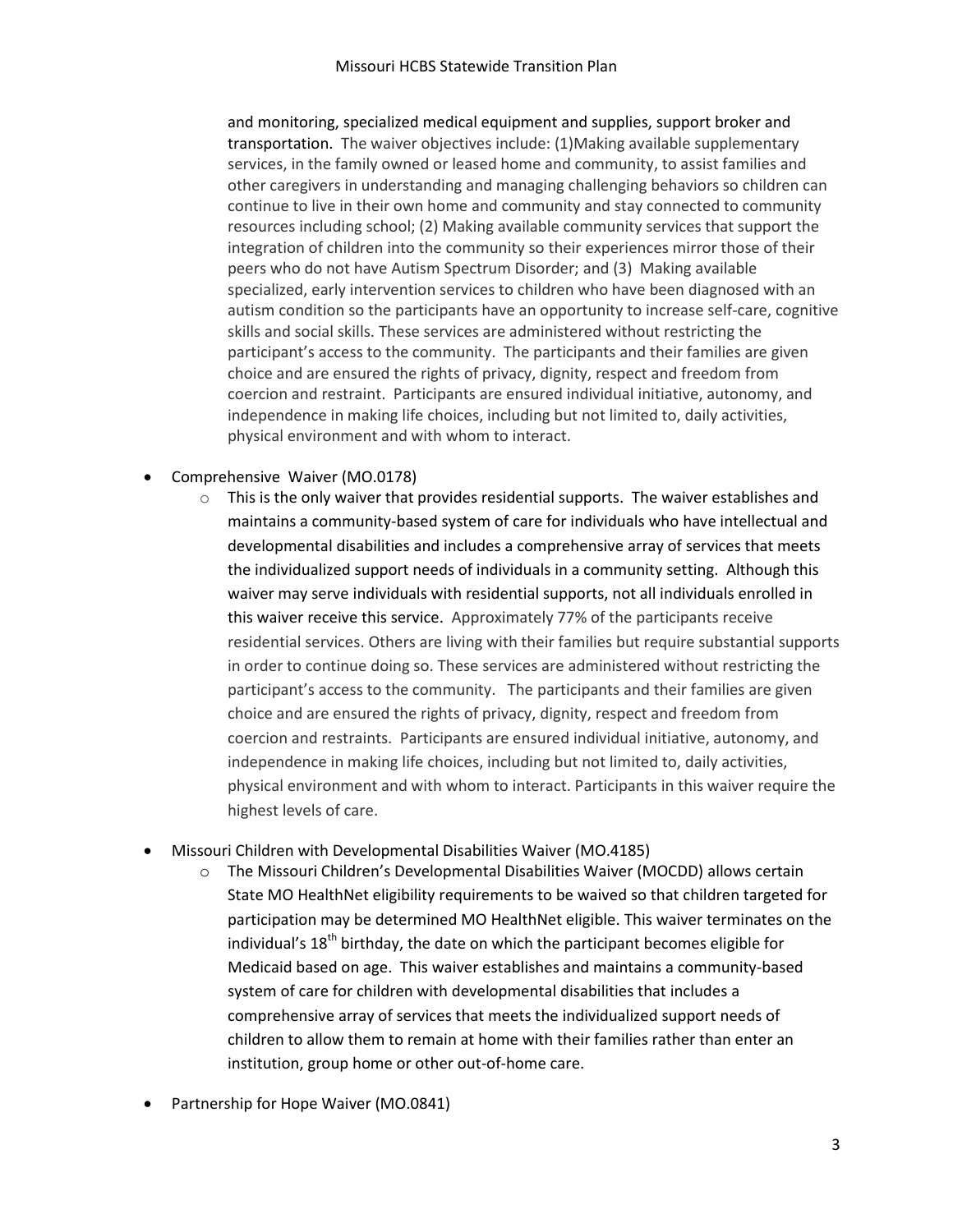- $\circ$  The Partnership for Hope Waiver prevents or delays institutional services for individuals who require minimal services in order to continue living in the community. The waiver offers prevention services to stabilize individuals living independently in the community or living with family members who provide significant support, but are not able to meet all of the individual's needs. The objectives of the waiver are: 1) to increase capacity of the State to meet the needs of individuals at risk of institutionalization who require minimal supports to continue living in integrated community settings; 2) to partner with local County Boards through Intergovernmental Agreements in the administration and funding of waiver services; and 3) to implement preventive services in a timely manner in order that eligible participants may continue living in the community with their families. The participants and their families are given choice and are ensured the rights of privacy, dignity, respect and freedom from coercion and restraint. Participants are ensured individual initiative, autonomy, and independence in making life choices, including but not limited to, daily activities, physical environment and with whom to interact.
- Community Support Waiver (MO.0404)
	- $\circ$  The Support Waiver serves individuals who reside within their community, usually with family, but require other support services in order to remain in that living arrangement. Participants in this waiver have a place to live, but require supports so family members can continue employment and to give primary caregivers relief.

The MO Department of Health and Senior Services operates the following 1915(c) waivers (DHSS Waivers):

- Adult Day Care Waiver (MO.1021)
	- $\circ$  All services in the Adult Day Care Waiver (ADCW) are received and administered in an Adult Day Care. The ADCW provides adult day care for individuals age 18-63 with physical and other disabilities. These services are administered without restricting the participant's access to the community. The participants are given choice and are ensured the rights of privacy, dignity, respect and freedom from coercion and restraints. Participants are ensured individual initiative, autonomy, and independence in making life choices, including but not limited to, daily activities, physical environment, and with whom to interact.
- Aged and Disabled Waiver (MO.0026)
	- $\circ$  All services in the Aged and Disabled Waiver (ADW) are received and administered in the participant's home or in an Adult Day Care. The ADW provides adult day care, basic respite care, homemaker services, advanced block respite care, advanced daily respite care, advanced respite care, basic block respite care, chore services, home delivered meals, nurse respite for aged individuals ages 65 and over and for those who are physically disabled ages 63 and 64. These services are administered without restricting the participant's access to the community. The participants are given choice and are ensured the rights of privacy, dignity, respect and freedom from coercion and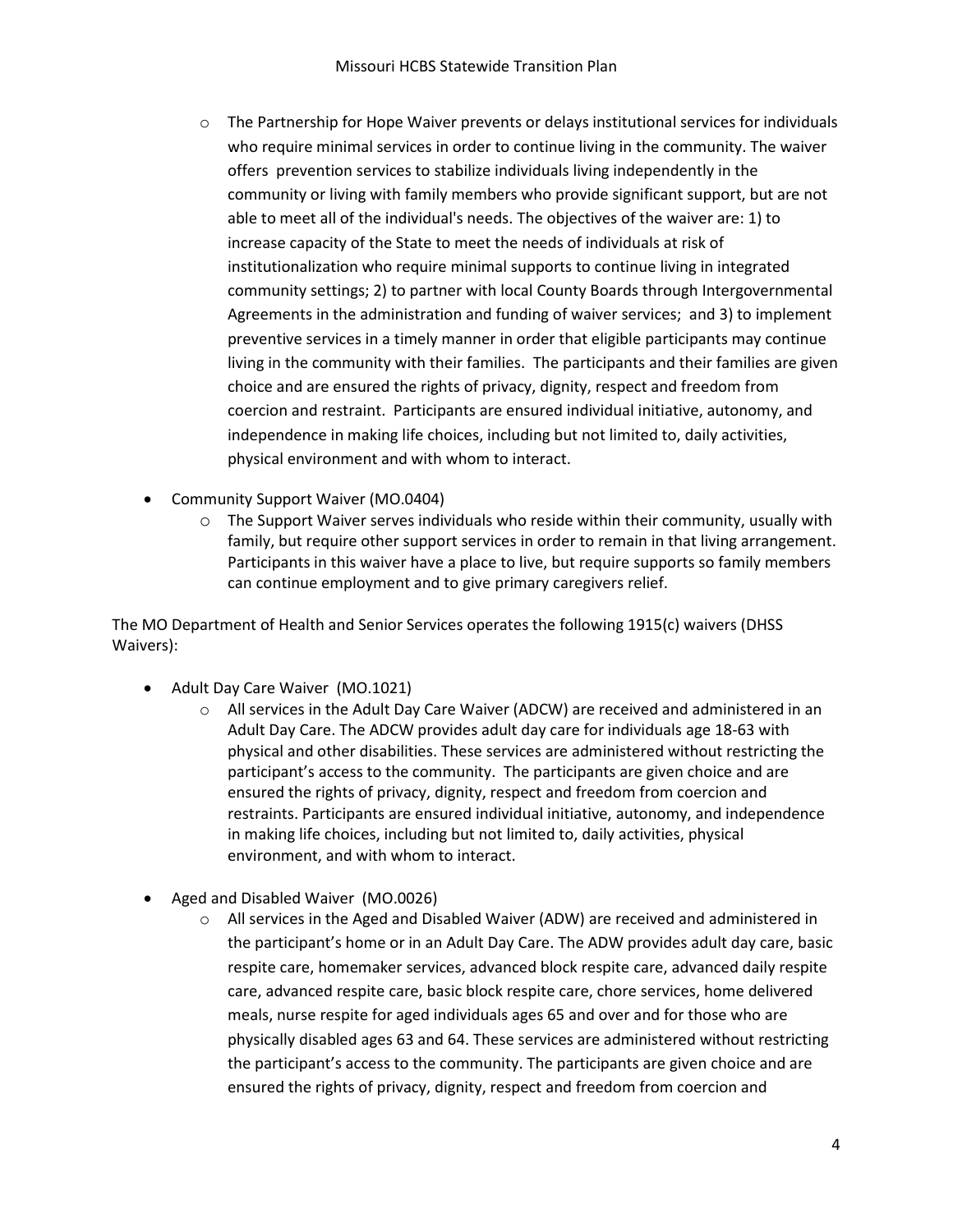restraints. Participants are ensured individual initiative, autonomy, and independence in making life choices, including but not limited to, daily activities, physical environment, and with whom to interact.

- AIDS Waiver (MO.0197)
	- $\circ$  The services in the AIDS waiver are received and administered in the participant's home, except attendant care which is provided in a residential care facility (Doorways/Cooper House). The AIDS waiver provides attendant care, private duty nursing, personal care, and supplies for individuals who are HIV positive and age 21 or over. These services are administered without restricting the participant's access to the community. The participants are given choice and are ensured the rights of privacy, dignity, respect and freedom from coercion and restraints. Participants are ensured individual initiative, autonomy, and independence in making life choices, including but not limited to daily activities, physical environment and with whom to interact.
- Independent Living Waiver (MO.0346)
	- $\circ$  All services in the Independent Living Waiver (ILW) are received and administered in the participant's home. The ILW provides case management, personal care, Financial Management Services (FMS), environmental accessibility adaptations, and specialized medical equipment and supplies for physically disabled individuals ages 18-64. These services are administered without restricting the participant's access to the community. The participants are given choice and are ensured the rights of privacy, dignity, respect and freedom from coercion and restraints. Participants are ensured individual initiative, autonomy, and independence in making life choices, including but not limited to, daily activities, physical environment and with whom to interact.
- Medically Fragile Adult Waiver (MO.40190)
	- o All services in the Medically Fragile Adult Waiver are received and administered in the participant's home. The Medically Fragile Adult Waiver provides private duty nursing, waiver attendant care, and specialized medical supplies. These services are administered without restricting the participant's access to the community. The participants are given choice and are ensured the rights of privacy, dignity, respect and freedom from coercion and restraints. Participants are ensured individual initiative, autonomy, and independence in making life choices, including but not limited to, daily activities, physical environment and with whom to interact.

Missouri's Transition Plan work has focused on engaging stakeholders through education and training on rule requirements, as well as soliciting feedback on Missouri-specific approaches to assessments and compliance; building tools to assess HCBS Final rule compliance among HCB settings and for State regulations, policies, and procedures; utilizing those tools to assess HCB settings; and mapping a path to work toward full compliance by March 2019 and beyond.

MHD submits this amended Statewide Transition Plan in accordance with requirements set forth in the CMS HCBS Final rule released on January 16, 2014 (see 42 C.F.R. § 441.301(c)).

This amended Statewide Transition Plan builds on the originally proposed Statewide Transition Plan submitted on March 14, 2015. This plan includes information submitted in response to the CMS Letter of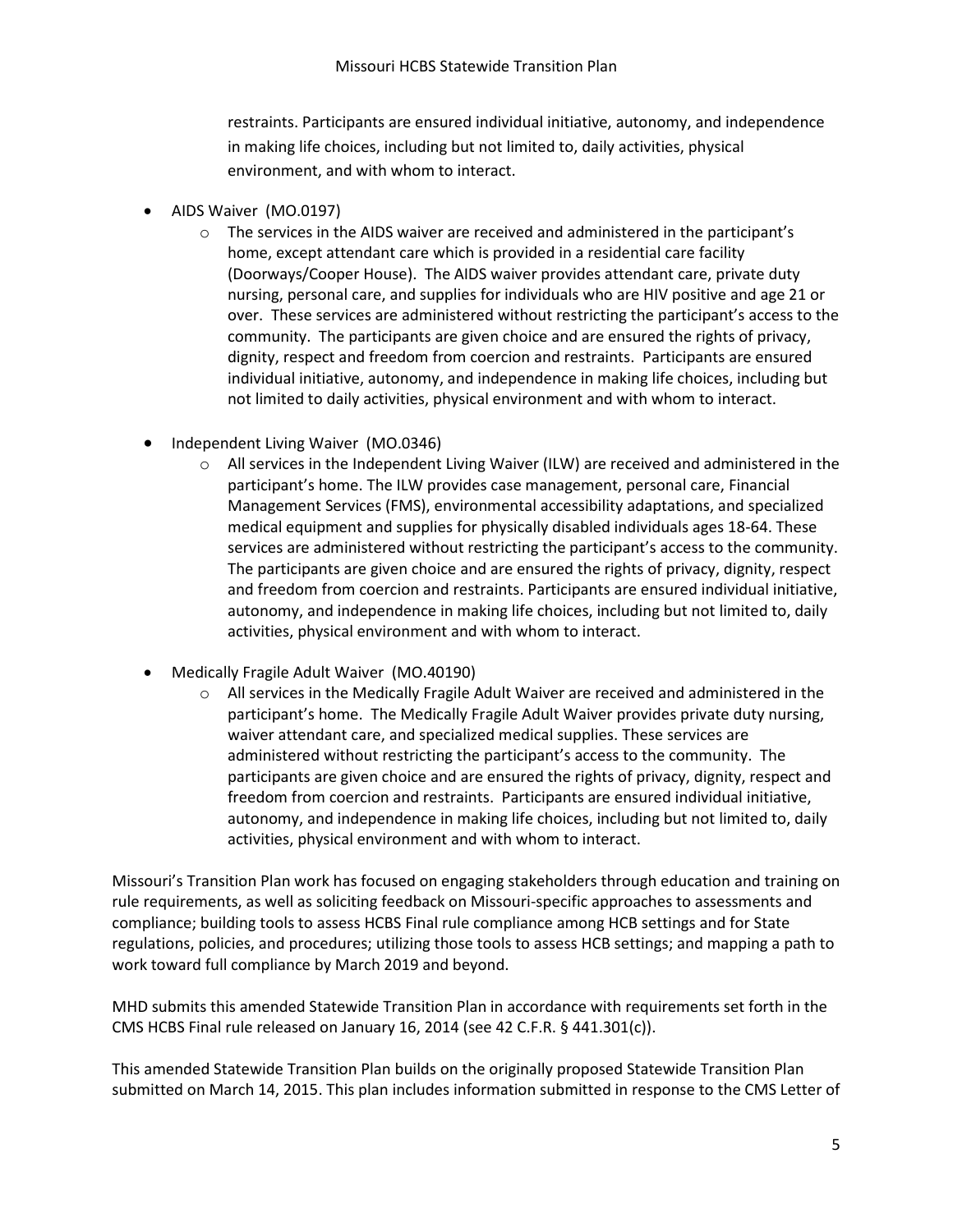Reaction, and further details about settings and assessment validation based on conference calls held with CMS on September 15, 2015, and March 17, 2016. Additionally, it reflects guidance that continues to be issued by CMS, including but not limited to the Settings Requirements Compliance Toolkit and the HCBS Training Series Webinars Presented During SOTA Calls (Home and Community-Based Settings, Excluded Settings, and the Heightened Scrutiny Process – November, 2015; and Home and Community-Based Setting Requirements: Systemic and Site-Specific Assessments and Remediation – December, 2015). Due to the need to renew the DHSS Adult Day Care and Medically Fragile Adult Waivers and amend the DMH Community Support and Partnership for Hope Waivers, MHD submitted and received approval for Transition Plans specific to each waiver application. Transition Plan activities were designed to lead to both a waiver-specific Transition Plan for each waiver program as well as a Statewide Transition Plan (STP). Missouri's originally proposed STP and approved waiver-specific Transition Plans differ from this amended STP in the areas specified below:

- Structure of the STP: The format of the STP was changed from a table format to a narrative format, as well as clearly separating sections that apply exclusively to waivers operated by DHSS and those operated by DMH. It includes further descriptions and indication of setting types for each of the 10 waivers, and further clarification of the operating structure of DHSS waivers.
- Section 1: Assessment: This amended STP provides more detail on the following components:
	- $\circ$  General Settings categories with estimated number of settings falling under each category
	- o Determination of Heightened Scrutiny settings,
	- o Assessment tool development,
	- o Systemic Initial On-Site Assessment process including amounts and process of on-site assessments performed,
	- o On-going monitoring through incorporating the HCBS requirements into existing quality integrated functions, and
	- o Provider self-assessment and participant survey development.
- Section 2: Remediation Strategies: This amended STP provides more detail on the following components:
	- $\circ$  Code of State Regulations Review and Rule filing, including a crosswalk to the HCBS final rule,
	- o Incorporating HCBS final rule into
		- Provider Manuals and Provider Enrollment processes,
		- **Perovider meetings and trainings;**
		- processes for provider remediation and status updates,
		- on-going compliance reviews, provider sanctions; and
		- **IXCHT** individuals transitioning to settings that align with HCBS Requirements
- Section 3: Public Comment: This amended STP provides more detail on the following components:
	- o Incorporating new public comment processes and periods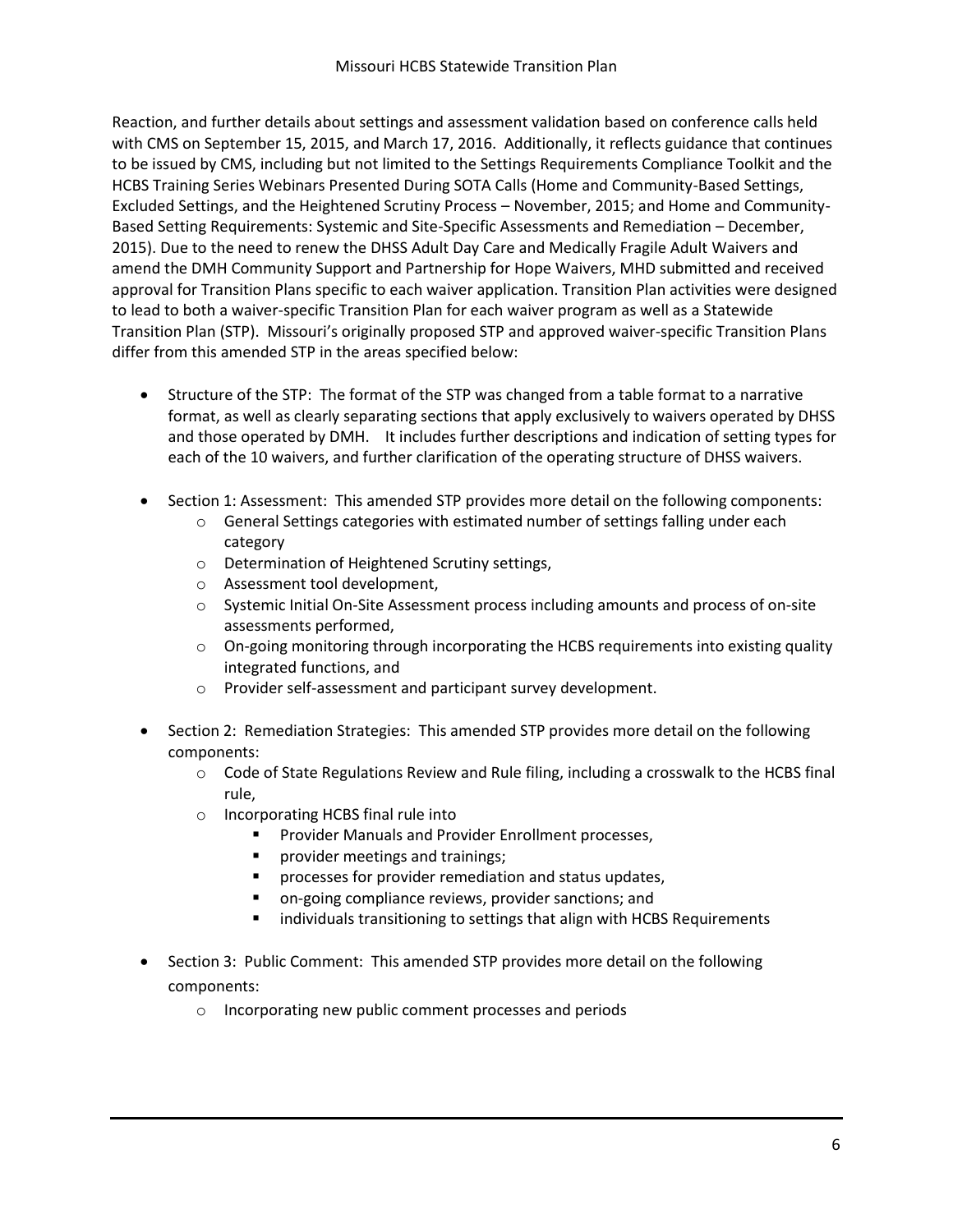## 2

# Section 1: Assessment

The State used a multi-faceted approach to assessment. This approach included a review of state regulations, policies, procedures, provider manuals, enrollment processes and tools, provider review processes and quality review tools. It also included the development and completion of a settings analysis, provider self-assessment and participant survey. The detailed assessment processes are described below. Assessment activities will be incorporated into current quality assurance processes to the extent possible.

### Missouri Code of State Regulation (CSR)Assessment

MHD requested DMH and DHSS to review all state regulations to determine their compliance with the HCBS Final rule and if revisions are needed to reflect federal regulations on HCBS settings. This review process took place between October 1, 2014 and March 1, 2015 and continues as needed. DMH and DHSS developed a crosswalk documenting their assessment of state regulation compliance with the HCBS Final rule. The crosswalks documents the following information: state regulations; applicable federal requirements; compliance status (compliant, partially compliant, non-compliant or silent); changes needed to bring language into compliance; remediation activities the state will take to bring regulation(s) into compliance; and milestone dates. MHD reviewed each crosswalk and evidence of compliance to ensure that all aspects of the system are congruent with CMS expectations and will allow the State to operate HCBS programs in a manner that comports with the HCBS Final rule. This assessment process involved reviewing state regulations concerning MHD, DMH, and DHSS located in: Missouri 13 CSR 70, Missouri 13 CSR 65-2, Missouri 9 CSR 45, Missouri 19 CSR 15, Missouri 19 CSR 30-81, and Missouri 19 CSR 30-90.

- DMH Waivers:
	- o DMH's systemic CSR review included regulations concerning licensure and certification, provider enrollment, prioritizing access to funded services, the utilization review process, due process, standards for community-based services, individualized habilitation plan procedures, advisory councils for DMH departments authorized to license Medicaid-reimbursed HCBS settings. <http://dmh.mo.gov/dd/hcbs.html>
	- o DMH initiated ongoing internal strategy meetings to assess all rules and regulations. Additionally, DMH obtained consumer and family, provider, advocate, and other stakeholder input into revisions necessary based on the self-assessment of state standards, requirements and practices. DMH presented revisions to consumers, families, caregivers, providers, advocates, and other stakeholders via postings and comment periods. During these comment periods, DMH asked for stakeholder input on the development of the rules, regulations, policies, protocols, and practices. Instructions for providing input were included in the notices.
- DHSS Waivers: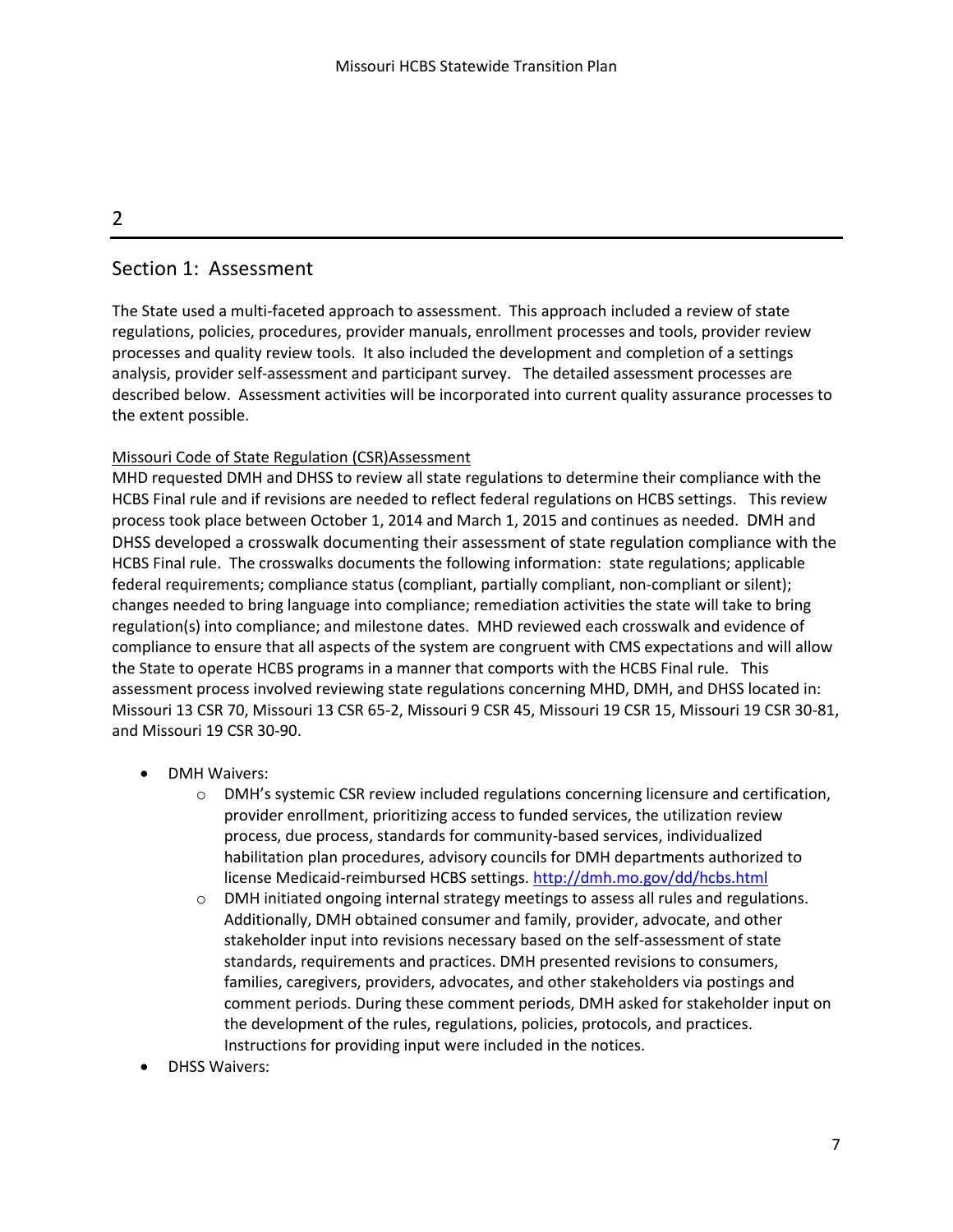DHSS's systemic CSR review included regulations concerning licensure, provider enrollment, and standards for community-based services. DHSS also reviewed all waiver policies and manuals. The crosswalk can be found at:

### <http://health.mo.gov/seniors/hcbs/transitionplan.php>

### Provider Manuals, Policies, and Procedures Assessment

MHD requested DMH, DHSS, and MMAC to review all manuals, policies, and procedures to determine their compliance with the HCBS Final rule and if revisions are needed to reflect federal regulations on HCBS settings. This review process began on January 1, 2015 and will be completed December 31, 2016. DMH and DHSS developed a crosswalk documenting their assessment of provider manuals, policies, and procedures compliance with the HCBS Final rule. The crosswalk documents regulations that are (a) compliant, and evidence of that compliance; (b) where modifications are needed to achieve compliance, or (c) silent. The crosswalks included the following information: state regulations; applicable federal requirements; compliance status (compliant, non-compliant or silent); changes needed to bring language into compliance; remediation activities the state will take to bring provider manuals, policies, and procedures into compliance; and milestone dates. MHD reviewed each crosswalk and evidence of compliance to ensure that all aspects of the system are congruent with CMS expectations and will allow the State to operate HCBS programs in a manner which comports with the HCBS Final Rule. Results of the crosswalk are posted online a[t http://dmh.mo.gov/dd/hcbs.html](http://dmh.mo.gov/dd/hcbs.html) and [http://health.mo.gov/seniors/hcbs/transitionplan.php.](http://health.mo.gov/seniors/hcbs/transitionplan.php)

### **Missouri HCBS Waiver Participant Survey**

The State developed initial participant surveys between November 1, 2014 and December 31, 2014. The surveys were developed utilizing a modification of the CMS exploratory questions along with input from self-advocates. The surveys collected individual experiences to determine if service settings were in compliance with the HCBS Final rule. The surveys included identification of the setting type, so the State could utilize this information in follow-up to the setting. The surveys provided the option for anonymity or to include contact information if participants wished to have follow-up communication with the State. The State did an on-site assessment if requested, or if it was determined there was a need for one, based on the information provided.

DMH distributed participant surveys through a variety of sources, such as on-line at <http://dmh.mo.gov/dd/hcbs.html>, through its DMH Support Coordinators, at a variety of stakeholder conferences (People First, MACDDS and Real Voices, Real Choices), and stakeholder list serves (Partners in Policy Making). Results of the initial survey are posted on-line a[t http://dmh.mo.gov/dd/hcbs.html](http://dmh.mo.gov/dd/hcbs.html).

DHSS mailed a survey to all participants receiving adult day care services. The surveys included postagepaid return envelopes. The survey is also available on the DHSS Settings website at: [http://health.mo.gov/seniors/hcbs/transitionplan.php.](http://health.mo.gov/seniors/hcbs/transitionplan.php) DHSS also hand delivered, through HIV Case Managers, surveys to individuals receiving attendant care services through the AIDS waiver.

On an ongoing basis, questions posed from the participant surveys will be incorporated into annual assessments and reviews.

- DMH Waivers
	- o DMH Quality Enhancement team incorporated Home and Community Based federal rules into the annual review process. The Quality of Services Review prescribes a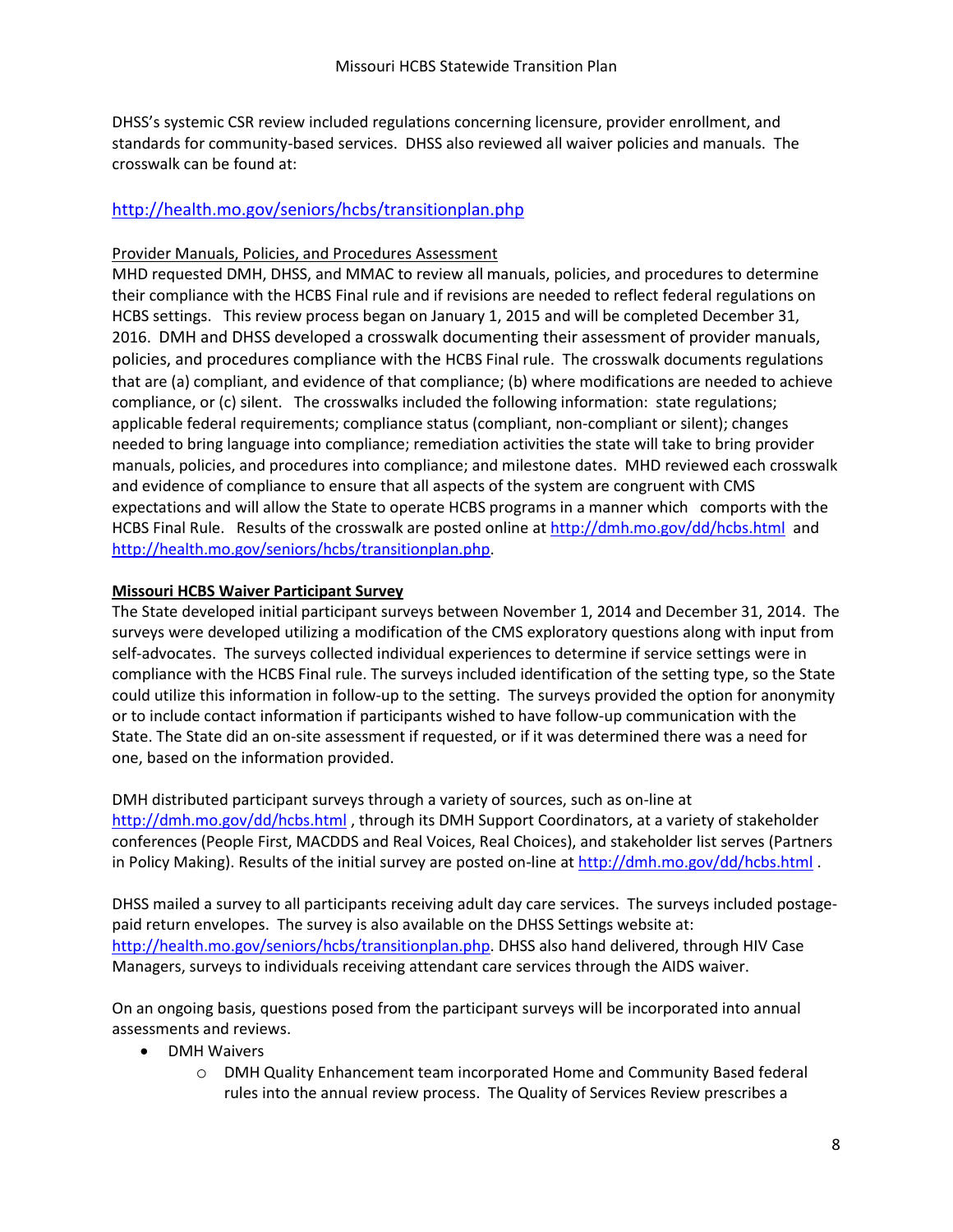standardized procedure to ensure the individual has full access to benefits of community living and the opportunity to receive services in the most appropriate integrated setting; assess the person-centered planning process; and provide feedback to the interdisciplinary team about utilizing key points of self-determination:

- Individuals will live a meaningful life in the community and be empowered in making life decisions.
- Individuals will have support to organize resources in ways that are life enhancing and assist them in reaching their dreams and goals. Individuals have a circle of supports made up of family, friends, and both paid and unpaid supports.
- **Individuals assume responsibility for giving back to their community, for seeking** employment, and for developing unique gifts and talents.
- **Individuals are recognized for who they are and what they can contribute.**
- Enhancing identified areas (values, choice, health, safety, inclusion, selfadvocacy)

Reviews are conducted related to quality indicators based on the HCBS rule, Missouri Quality Outcomes [http://dmh.mo.gov/dd/docs/missourqualityoutcomes.pdf,](http://dmh.mo.gov/dd/docs/missourqualityoutcomes.pdf) National Core Indicator[s http://www.nationalcoreindicators.org/indicators/,](http://www.nationalcoreindicators.org/indicators/) and 9 CSR 45-5.010 Certification of Medicaid Agencies Serving Persons with Developmental Disabilities.

- o DMH incorporated Home and Community Based federal rules into the annual planning process utilized for all DMH HCBS waivers. The annual plan shall be face-to-face with the participant utilizing the Individual Support Plan Guide [\(http://dmh.mo.gov/dd/manuals/docs/ISPguide.pdf\)](http://dmh.mo.gov/dd/manuals/docs/ISPguide.pdf) and Medicaid Waiver, Provider, and Services Choice Statement [\(http://dmh.mo.gov/docs/dd/h15wvrchoiceform.doc\)](http://dmh.mo.gov/docs/dd/h15wvrchoiceform.doc) to establish continued HCBS services and compliance with the HCBS Settings Rule.
	- **The Individual Support Plan (ISP) Guide is a comprehensive guide to care and** service planning in community-based settings. It focuses on the individual's strengths, capacities, preferences, needs and personal outcomes which include a personalized mix of paid and non-paid services and supports that will assist the person to achieve personally defined outcomes. Additionally, this guide has been updated to match the new Missouri Quality Outcomes, which were updated August 2015. The Missouri Quality Outcomes (MOQO) were developed to emphasize quality of life for individuals receiving services and supports; they are key to facilitating discussion during the Person Centered Planning process and developing the ISP. MOQO includes the different life domains that everyone experiences as we age and grow. Everyone (whether they have a disability or not) has to decide: what they are going to do during the day–go to school, volunteer or get a job; where they are going to live; how they are going to stay healthy and safe; and etc.
	- The ISP and Medicaid Waiver, Provider, and Services Choice Statement provides documentation of the individual's involvement in care planning by including the individual's acknowledgement and outcome of his/her:
		- Participation in the development of the ISP
		- Right to have anyone involved in the development of the ISP
		- Right to choose and receive HCBS (State Plan and/or Waiver) or institutional care
		- Right to choose the HCBS provider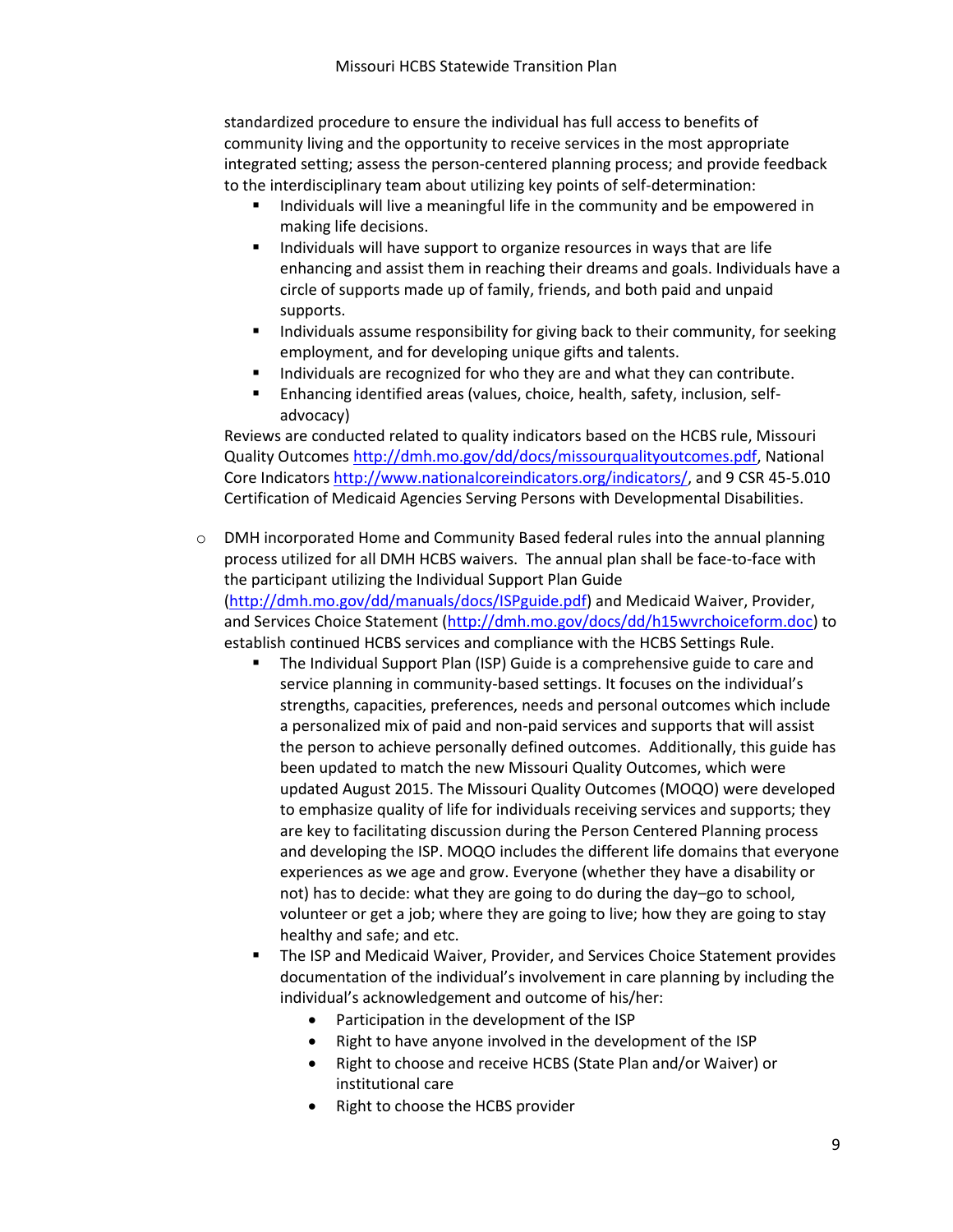- Right to Due Process
- DHSS Waivers
	- o Adult Day Care Setting. The participant survey utilized by the Division of Senior and Disability Services (DSDS) was an information gathering tool for initial guidance on participant perspective regarding the compliance of the adult day care setting with the elements of the HCBS Final Rule and will be incorporated into the annual reassessment on an on-going basis. The participant survey report can be found at: <http://health.mo.gov/seniors/hcbs/transitionplan.php> .
	- $\circ$  All participants authorized for HCBS shall have a reassessment completed within 365 days of the last level of care determination. For participants receiving an Adult Day Care service, DSDS or its designee shall perform face-to-face reassessments with the participant utilizing the InterRAI HC and the HCBS Care Plan and Participant Choice Statement (DA-3) to establish continued eligibility of services and compliance with the HCBS Settings Rule.
		- The InterRAI HC guides comprehensive care and service planning in communitybased settings. It focuses on the person's function and quality of life by assessing needs, strengths, and preferences.
		- The HCBS Care Plan and Participant Choice Statement (DA-3) is completed at each initial and subsequent face-to-face reassessment and used to determine eligibility for HCBS. As a component of the person centered care planning process the DA-3 provides documentation of the participant's involvement in care planning by including the participant's acknowledgement and outcome of his/her:
			- Participation in the development of the person-centered care plan –to include both formal and informal services identified to live successfully in the community
			- Right to have anyone involved in the development of the person centered care plan
			- Right to choose and receive HCBS (State Plan and/or Waiver) or nursing facility care
			- Right to choose the HCBS provider
			- Need to Notify the DHSS's Central Registry Unit (CRU) to report abuse, neglect, or exploitation
			- Need to notify the appropriate DSDS Regional Evaluation Team of any problems concerning service delivery as well as changes in health, formal and informal supports, satisfaction with the services provided, and/or functioning status that might require care plan adjustment
			- Discriminatory behavior regarding service delivery

The InterRAI HC assessment and the HCBS Care Plan and Participant Choice Statement (DA-3) fulfill the non-residential requirements set forth in:

42 CFR 441.301(c)(4)(i)/441.710(a)(1)(i)/441.530(a)(1)(i)

42 CFR 441.301(c)(4)(ii)/ 441.710(a)(1)(ii)/441.530(a)(1)(ii)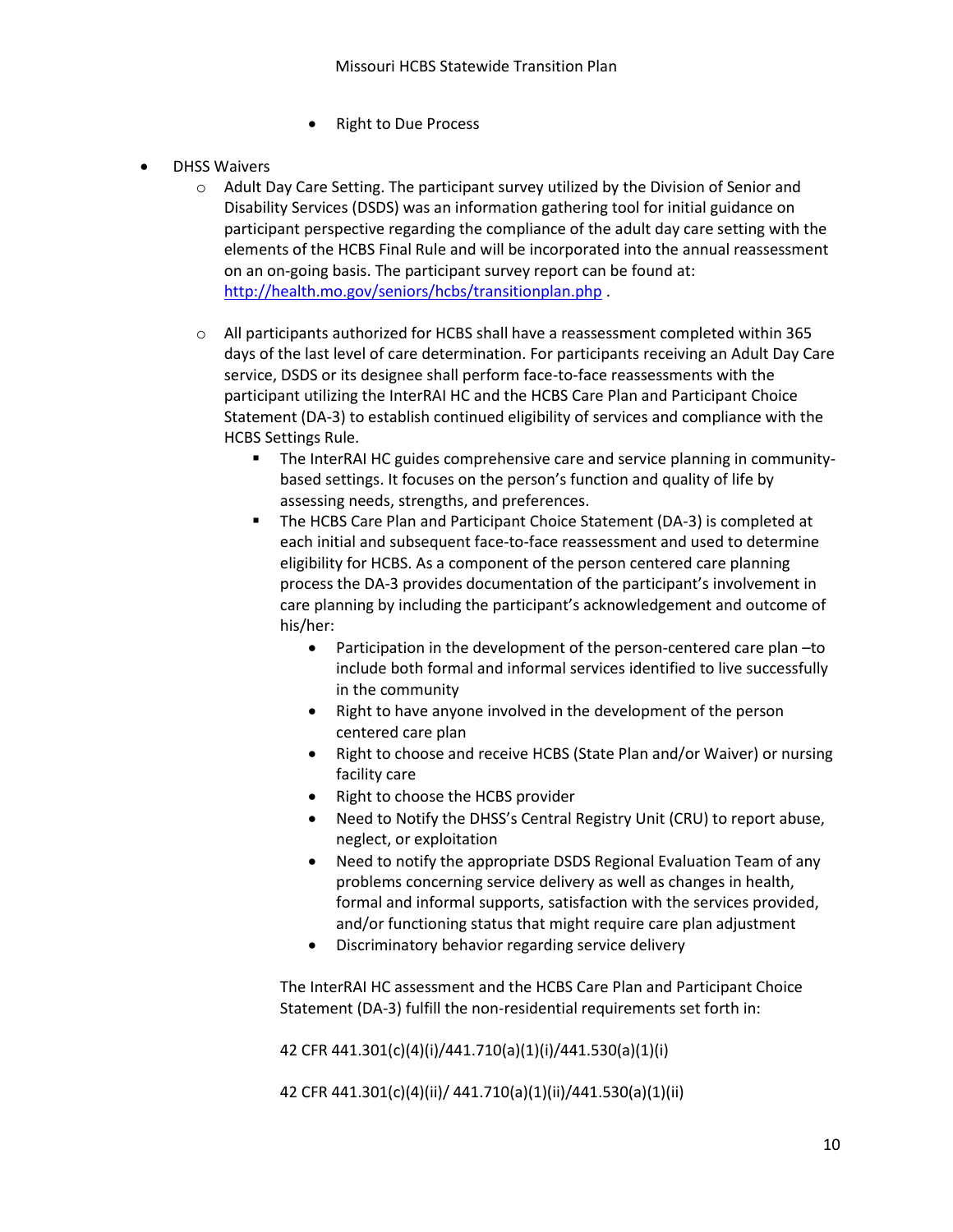42 CFR 441.301(c)(4)(iii)/ 441.710(a)(1)(iii)/441.530(a)(1)(iii)

42 CFR 441.301(c)(4)(iv)/ 441.710(a)(1)(iv)/441.530(a)(1)(iv)

42 CFR 441.301(c)(4)(v) 441.710(a)(1)(v)/441.530(a)(1)(v)

- $\circ$  AIDS Waiver. The survey will be released annually January 1 through December 31 with results compiled and a report issued by March 1st. All participants will be mailed a survey, which will include a postage-paid return envelope. The survey will also be available on the DHSS website at: <http://health.mo.gov/seniors/hcbs/transitionplan.php> .
- $\circ$  All other waiver settings are considered compliant, because participants live in their own homes. Therefore, surveys will not be released for those settings unless information is received that the setting may be institutional in nature.

### **Provider Self-Assessments**

On June 23, 2014, the State posted a Provider Bulletin on the MHD website, regarding the HCBS Final rule, including a link to the CMS HCBS website. The bulletin included information alerting providers to a future provider self-assessment survey. The State developed initial provider self-assessment surveys between June 23, 2014 and August 22, 2014 by incorporating the CMS exploratory questions into an online survey. Via Provider Bulletin on August 22, 2014, MHD requested HCBS Waiver providers complete an initial provider self-assessment survey by September 10, 2014. In an effort to assist providers with the completion of the provider self-assessments, the State released the "Missouri Exploratory Questions for Assessment of HCBS Waiver Settings" document to assist providers in identifying if services are integrated in and participants have access to supports in the community, including opportunities to seek employment, work in competitive integrated settings, engage in community life, and control personal resources. In addition, links to the provider self-assessment surveys were posted on the DMH website for provider access. DMH and MMAC performed on-site assessments on all providers that completed an initial self-assessment to validate responses.

MHD requires DMH and DHSS to monitor the self-assessment process for each agency and utilize the process for ongoing compliance efforts. This process began on October 1, 2014, and its design was completed by both agencies by February 1, 2015. This process will continue on an ongoing basis.

- DMH waivers:
	- $\circ$  A provider self-assessment survey was developed to identify HCBS sites and to gather additional information from providers to assess sites of service that have characteristics of HCBS or the qualities of an institution.
	- o As a result of provider feedback, DMH developed a Provider Survey Self-Assessment Companion Guide to offer further explanation of the Home and Community Based Setting Requirements. This companion guide follows the On-site Assessment Tool.
	- $\circ$  The provider self-assessment is available on the DMH website for all prospective and currently enrolled providers to utilize at any time [\(http://dmh.mo.gov/dd/hcbs.html](http://dmh.mo.gov/dd/hcbs.html) ).
	- o DMH will re-post the provider self-assessment survey and the Provider Survey Self-Assessment Companion Guide to the DMH website annually on January 1 and encourage providers to complete the provider self-assessment by April 1, with results compiled by May 15.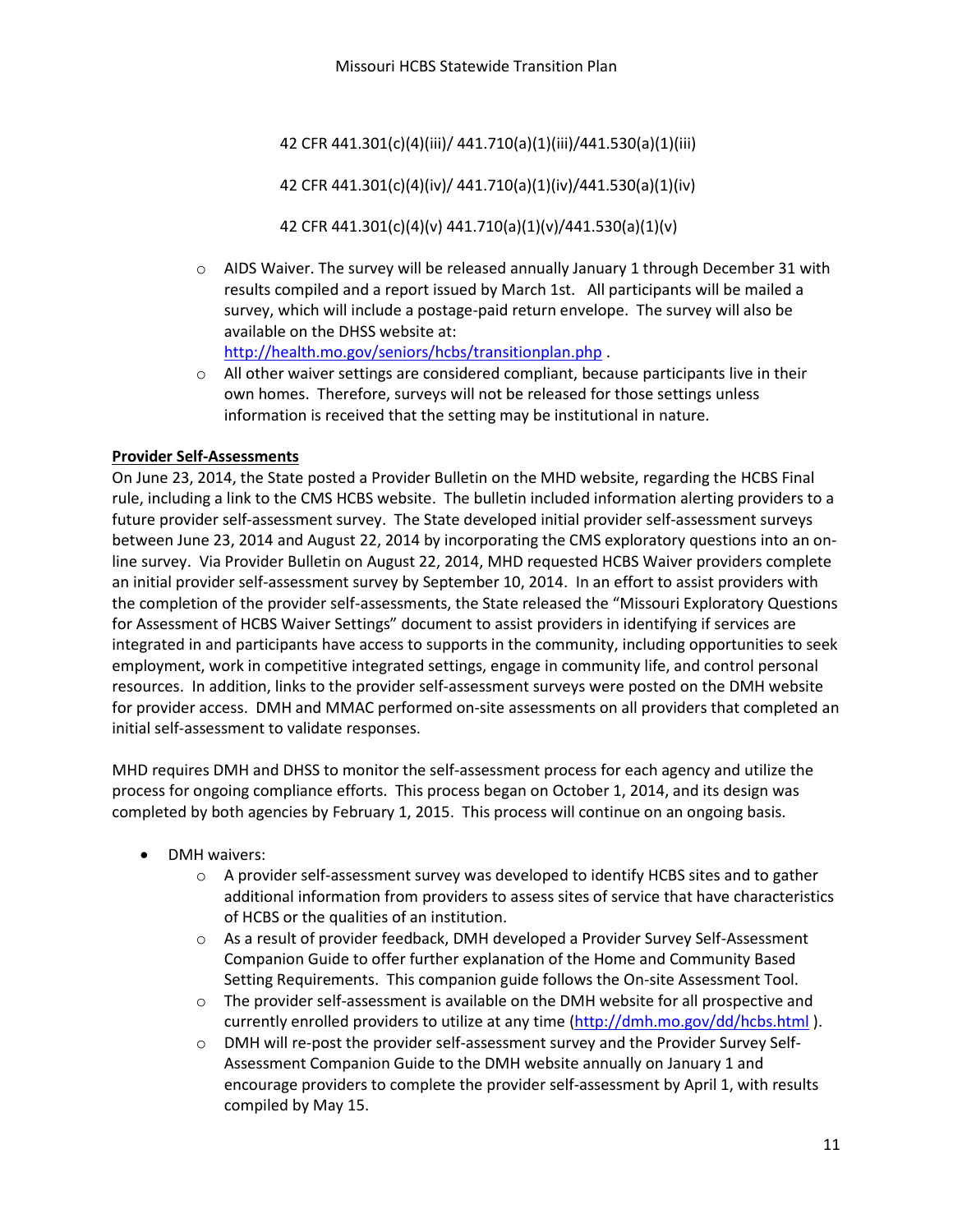- $\circ$  DMH will receive any completed annual provider self-assessment and maintain them in the providers' files.
- $\circ$  Components of the provider self-assessment tool have been incorporated into tools utilized when DMH completes provider monitoring and certification. DMH completes a Provider Relations review every three years. Certification occurs every two years when applicable.
- o DMH will review any submitted provider self-assessments prior to provider relations reviews to determine if there are any potential compliance issues. DMH provider relations reviews occur every three years for specified services.
- $\circ$  DMH will review any submitted provider self-assessment in conjunction with the provider's DMH generated annual trend report to determine if there are any potential compliance issues. Any discrepancies will be followed up by the means necessitated by the level of concern (e.g. provider technical assistance, an on-site visit with the provider, placement on a provider improvement plan.)
- o DMH will utilize the provider self-assessment as a training tool annually at Regional provider meetings.
- DHSS Waivers:
	- $\circ$  MMAC will continue to assess providers on an ongoing basis, including continued utilization of the Provider Self-Assessment. The provider self-assessment will continue to be utilized in the following ways:
		- The provider self-assessment is available on the MMAC website at for all prospective and currently enrolled providers to utilize at any time.
		- The provider self-assessment will be utilized as a pre-enrollment screening tool when MMAC conducts pre-enrollment on-site visits of Adult Day Care providers and AIDS Waiver Attendant Care providers.
		- The provider self-assessment will be utilized as a regular tool when MMAC conducts post-payment reviews of Adult Day Care and AIDS Waiver Attendant Care providers. MMAC conducts post-payment reviews of enrolled HCBS providers at least every three (3) years.
		- The provider self-assessment will be utilized as a regular tool when MMAC conducts revalidation efforts for Adult Day Care and AIDS Waiver Attendant Care providers. MMAC revalidates providers every five years.
		- In addition, MMAC will utilize the provider self-assessment when it is on-site with an Adult Day Care or AIDS Waiver Attendant Care provider for other reasons such as investigations, and
		- MMAC will utilize the provider self-assessment as a training tool every six months at Provider Update Training.
		- MMAC will compare providers' self-assessments and any MMAC observations with participant responses to DHSS' participant assessments and surveys. Any discrepancies will be followed up by the means necessitated by the level of concern (e.g. an on-site visit with the provider, an audit of the provider's billing and practices, or an investigation.)

#### Settings Analysis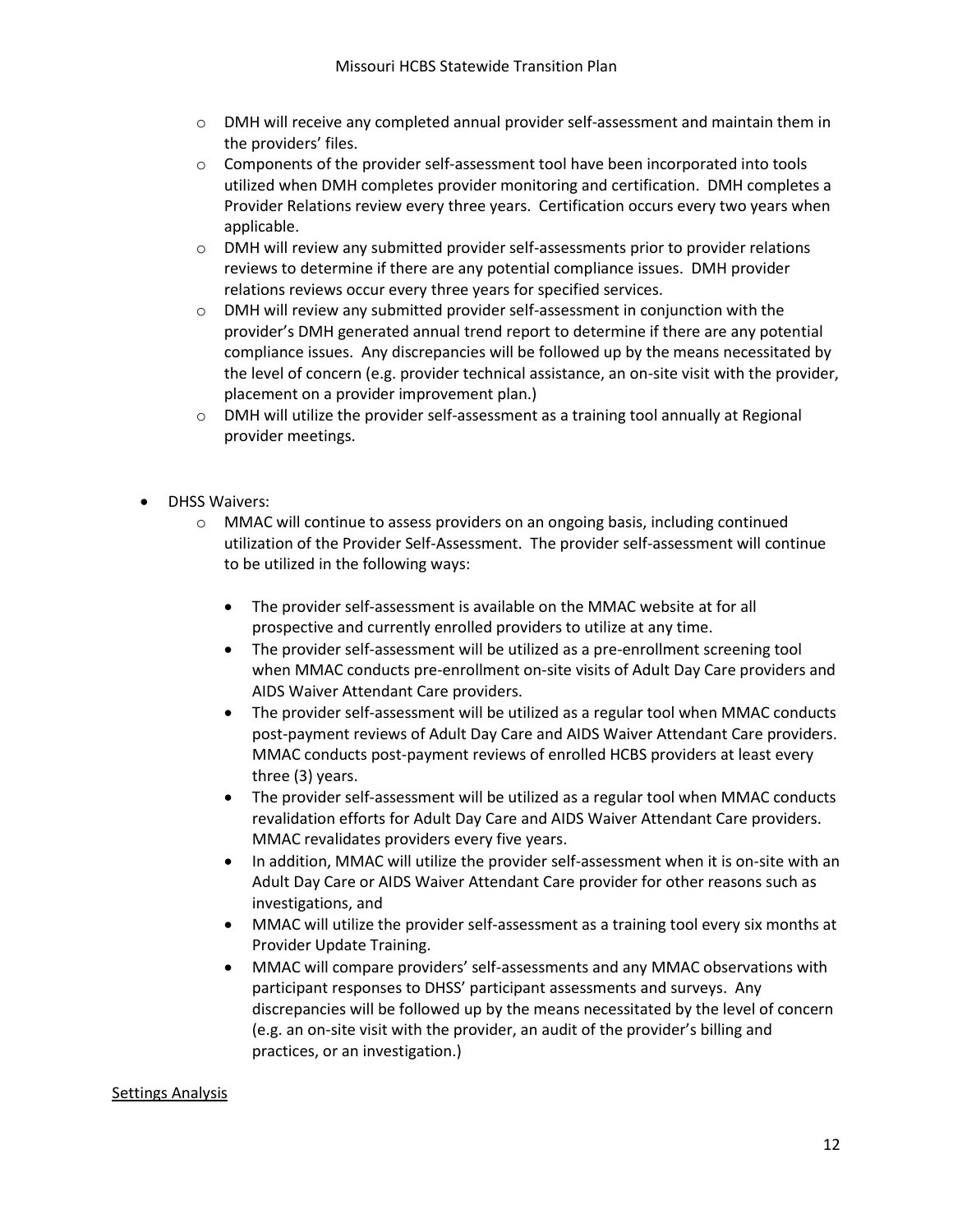Prior to conducting on-site assessments, the State identified HCBS Waiver settings used by waiver participants. The state conducted a preliminary analysis of these various settings. This Settings Analysis was general in nature and did not imply that any specific provider or location was noncompliant solely by classification. Final determination depends upon information gathered through all assessment activities outlined in the transition plan.

Settings Assessed:

- DMH Waivers:
	- o Residential Habilitation, only provided in the Comprehensive Waiver
	- o Employment Services, only provided in the Comprehensive, Community Support, and Partnership for Hope Waivers
	- $\circ$  Day Service, provided in all waivers except Autism Waiver (Community and Facility Based Day, and In-home Day)
	- o Family Model Residential Support (Host Home), only provided in the Comprehensive Waiver
	- o Individualized Support Living, only provided in the Comprehensive Waiver
- DHSS Waivers:
	- o Adult Day Care, provided in the Adult Day Care and Aged and Disabled Waivers
	- o Attendant Care in a Residential Care Facility, provided in the AIDS waiver

General settings are classified into the following categories:

- **Yes - Settings presumed fully compliant with HCBS characteristics.** The State considers settings where individuals own or lease their homes, or reside with family as fully compliant unless information is provided that would lead the State to believe the setting is institutional in nature. The State would then move the setting to the Heightened Scrutiny review. It is assumed that approximately 83% of the individuals in these DMH settings will fall under this category; Approximately 13,269 DHSS settings will fall into the "Yes" category.
- **Not Yet - Settings may already be compliant, or with changes will comply with HCBS characteristics.** The State considers settings where individuals reside in provider-owned or controlled housing of any size, reside in a staff member's home, adult day care program settings, or receive services in a day program setting located in a building that also provides other disability-specific services as not yet compliant but may be with changes. it is assumed approximately 17% of the individuals in these DMH settings will fall under this category. It is anticipated that approximately 79 DHSS provider settings will fall under this category.
- **Not Yet - Settings presumed non-HCBS but evidence may be presented to CMS for heightened scrutiny review.** The State considers settings located in a building that also provides inpatient institutional treatment, any setting on the grounds of or adjacent to a public institution, or settings that isolate participants from the broader community, such as multiple locations on the same street operated by the same provider (including duplexes and multiplexes) to be not yet compliant, but evidence may be presented to CMS for heightened scrutiny review when the State further evaluates and determines that the setting does meet the qualities for home and community based settings. Approximately 140 providers with 152 settings (physical addresses) through DMH will fall under this category; 34 settings (physical addresses) through DHSS may fall under this category; and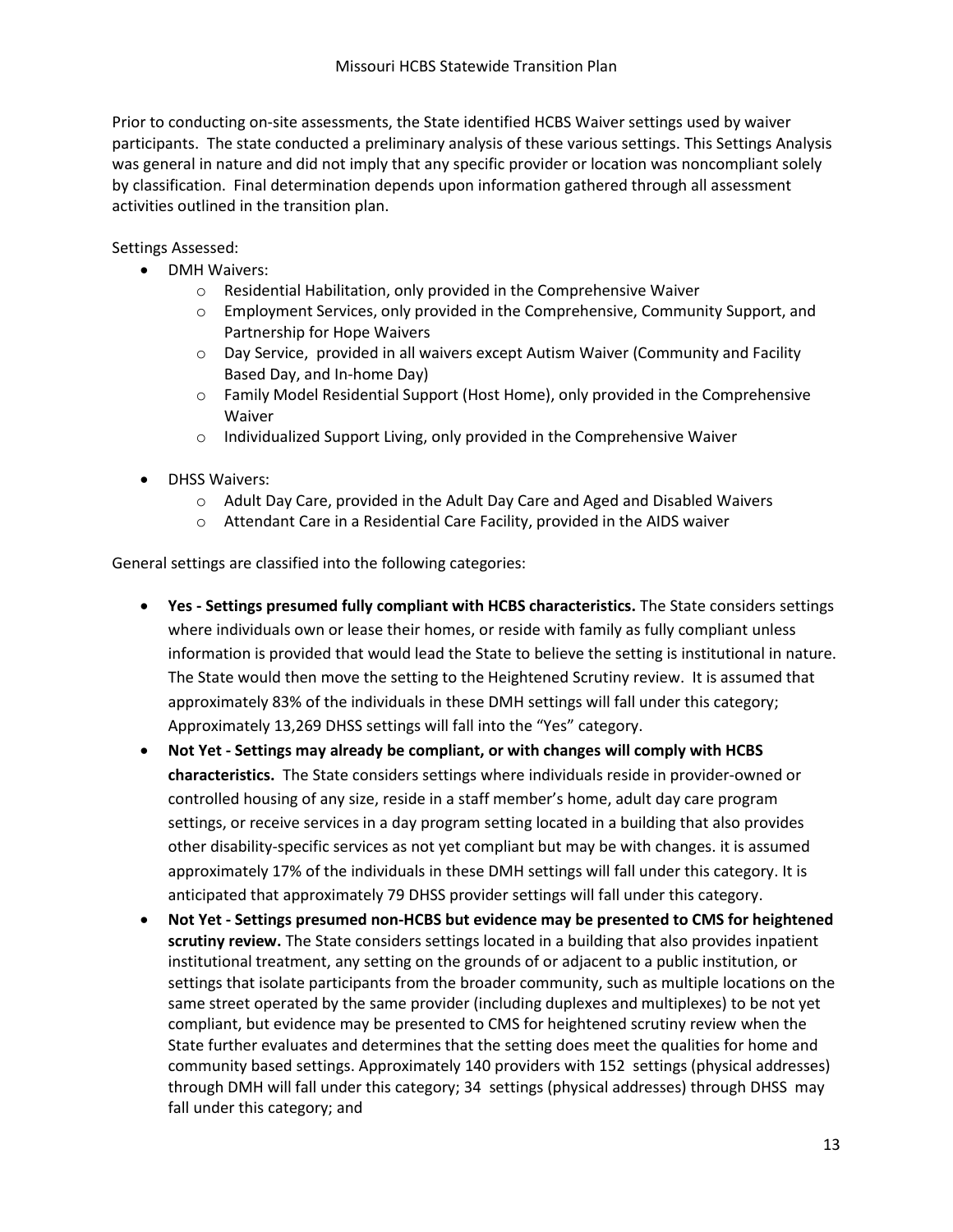**No – Settings that do not and cannot meet HCBS characteristics.** The state considers settings located in Intermediate Care Facilities for Persons with Intellectual Disabilities (ICF/ID) (except Respite), Nursing Facilities/Skilled Nursing Facilities, Hospitals and Institutions for Mental Disease (IMD) to not be compliant.

#### Heightened Scrutiny Evaluation of HCBS Service Settings and Addresses

MHD worked with DMH and DHSS to develop agency processes to identify HCBS Settings and Addresses for Heightened Scrutiny based on the CMS Heightened Scrutiny process: [https://www.medicaid.gov/medicaid-chip-program-information/by-topics/long-term-services-and](https://www.medicaid.gov/medicaid-chip-program-information/by-topics/long-term-services-and-supports/home-and-community-based-services/downloads/settings-that-isolate.pdf)[supports/home-and-community-based-services/downloads/settings-that-isolate.pdf](https://www.medicaid.gov/medicaid-chip-program-information/by-topics/long-term-services-and-supports/home-and-community-based-services/downloads/settings-that-isolate.pdf) .

The agency processes will help the State to determine whether such settings in fact should be "presumed to have the qualities of an institution," and if so, will require submission of evidence to CMS in order to demonstrate that the setting does not have the qualities of an institution and that is does have the qualities of a home and community-based setting. The State will review data pertaining to:

- services utilized by individuals receiving services in the setting;
- amount of time spent in such setting;
- on-site visits and assessments of physical location and practices;
- review of the person-centered plans;
- interviews with individuals to understand their experiences when receiving services in the settings;
- review of providers policies, trainings, and other applicable service related documents;
- and a review of the provider's proposed transition plan, including the timeline and impact of the proposed changes.

The State does not intend to submit to CMS for application of Heightened Scrutiny unless the State believes that the setting in fact has the qualities of a home and community based setting, which may include steps that will be taken by the provider as part of an approved transition plan with providers to review specified settings for compliance with the HCBS Settings Rule using the process defined by CMS. The State will engage stakeholders, advocacy organizations, and providers in the review process. The state will further evaluate and continue to work with providers on any setting that may be institutional in nature – by virtue of physical location, or because it is designed specifically for people with disabilities and individuals in the setting are primarily or exclusively people with disabilities and the on-site staff that provide services to them. Per CMS, evidence of how a setting overcomes its presumed institutional qualities should focus on the qualities of the setting and how it is integrated in and supports full access of individuals receiving HCBS into the greater community.

- DMH waivers
	- $\circ$  MHD worked with DMH and the state's Office of Administration beginning October 16, 2014 to develop a Geographic Information System (GIS) report that layers provider and participant addresses across all agencies. Provider types include HCBS waiver providers such as residential, day services, adult day care, aged and disabled, and employment. It also includes hospitals, nursing homes, and state operated institutions. Service Setting addresses included in this mapping are the DMH sites licensed or certified by the department's Licensure and Certification Unit, Department of Health and Senior Services Nursing facilities, public institutions, Residential Care Facilities, Assisted Living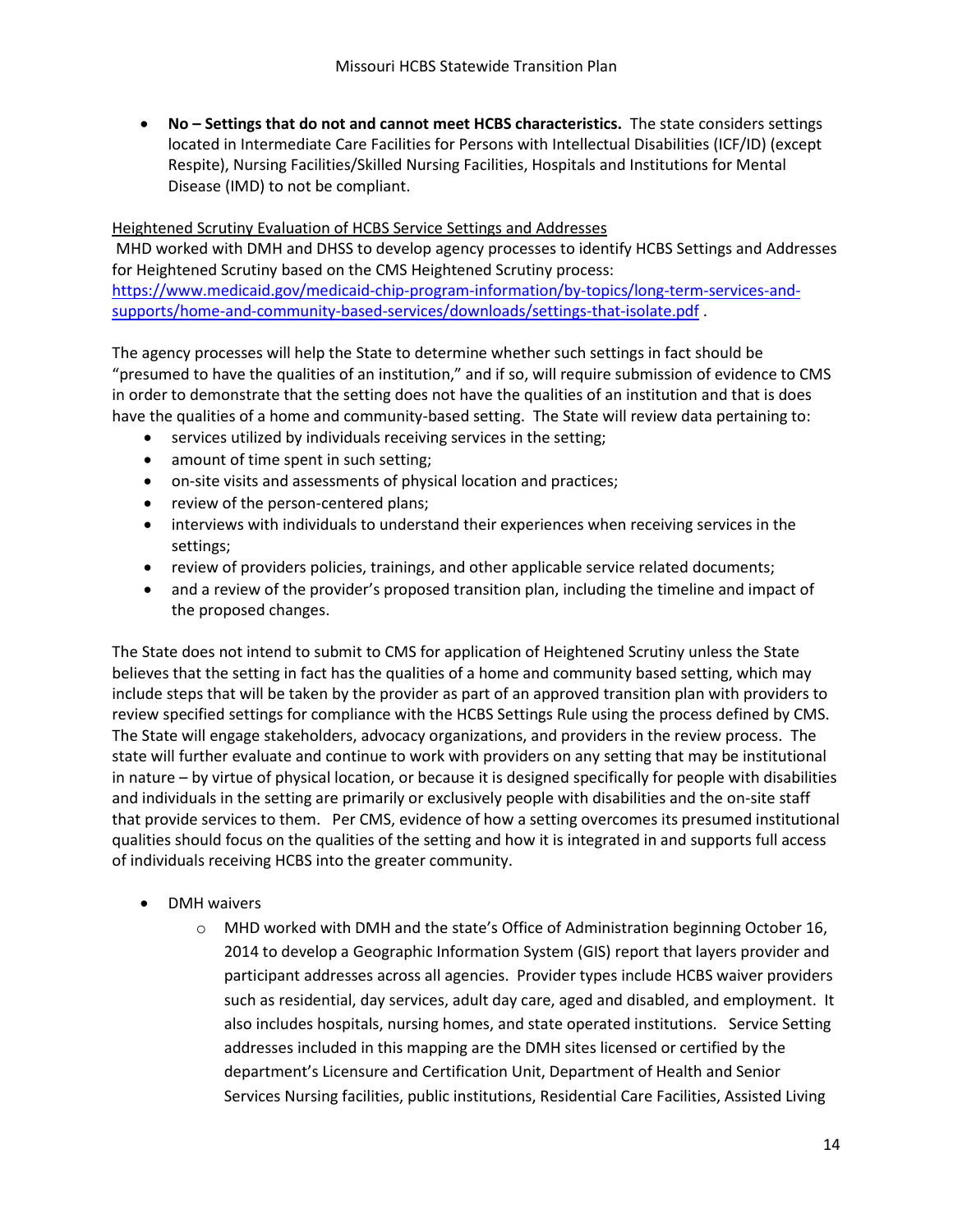Facilities, and DMH providers accredited through Commission on Accreditation of Rehabilitation Facilities (CARF) and deemed certified through DMH. The GIS system was completed by March 30, 2015.

- o DMH will use GIS to analyze locations of individuals' service settings (co-located and operationally related within 1/8 mile) and settings that provide individuals multiple HCB services in one location and address to identify potential settings that isolate or are institutional in nature.
- $\circ$  DMH has identified approximately 140 providers with 152 settings of HCBS heightened scrutiny settings through the GIS mapping. Settings are categorized by the three (3) heightened scrutiny categories below.
	- 1. Zero (0) providers with settings located in or adjacent to a publicly or privately owned- facility that provides inpatient treatment.
	- 2. Eight (8) providers with eight (8) setting locations on the grounds of, or immediately adjacent to, a public institution. Two providers with two settings provide residential services within 1/8 of a mile of a public nursing home. Six providers with six settings provide residential services on the same grounds or immediately adjacent to state schools for the disabled or blind.
	- 3. One hundred thirty-two (132) providers with 144 setting locations appear to have the effect of isolating individuals receiving Medicaid-funded HCBS from the broader community of individuals not receiving Medicaid-funded HCBS.
		- Twenty (20) providers with 21 settings providing multiple DMH HCB services in one location (residential & non-residential by the same provider). Individuals in these settings receive residential services while also receiving services such as day services, community integration, and employment services in the same location.
		- Five (5) providers with nine (9) settings providing multiple DMH HCB services in one location (residential & residential by the same provider). Individuals in these settings receive residential services in apartments or duplexes.
		- Seven (7) providers with 12 settings providing multiple DMH HCB services within 1/8 of a mile (residential & non-residential). Individuals in these settings receive residential services within 1/8 mile of service settings such as day services, community integration, and employment services by the same provider.
		- Ninety-six (96) providers with 96 settings providing multiple DMH HCB services within 1/8 of a mile (residential & residential by the same provider). Individuals in these settings receive residential services within 1/8 mile of other individual(s) receiving residential services by the same provider.
		- Four (4) providers with six (6) settings providing HCB waiver services within the same building (DMH & Adult Day Care by the same provider).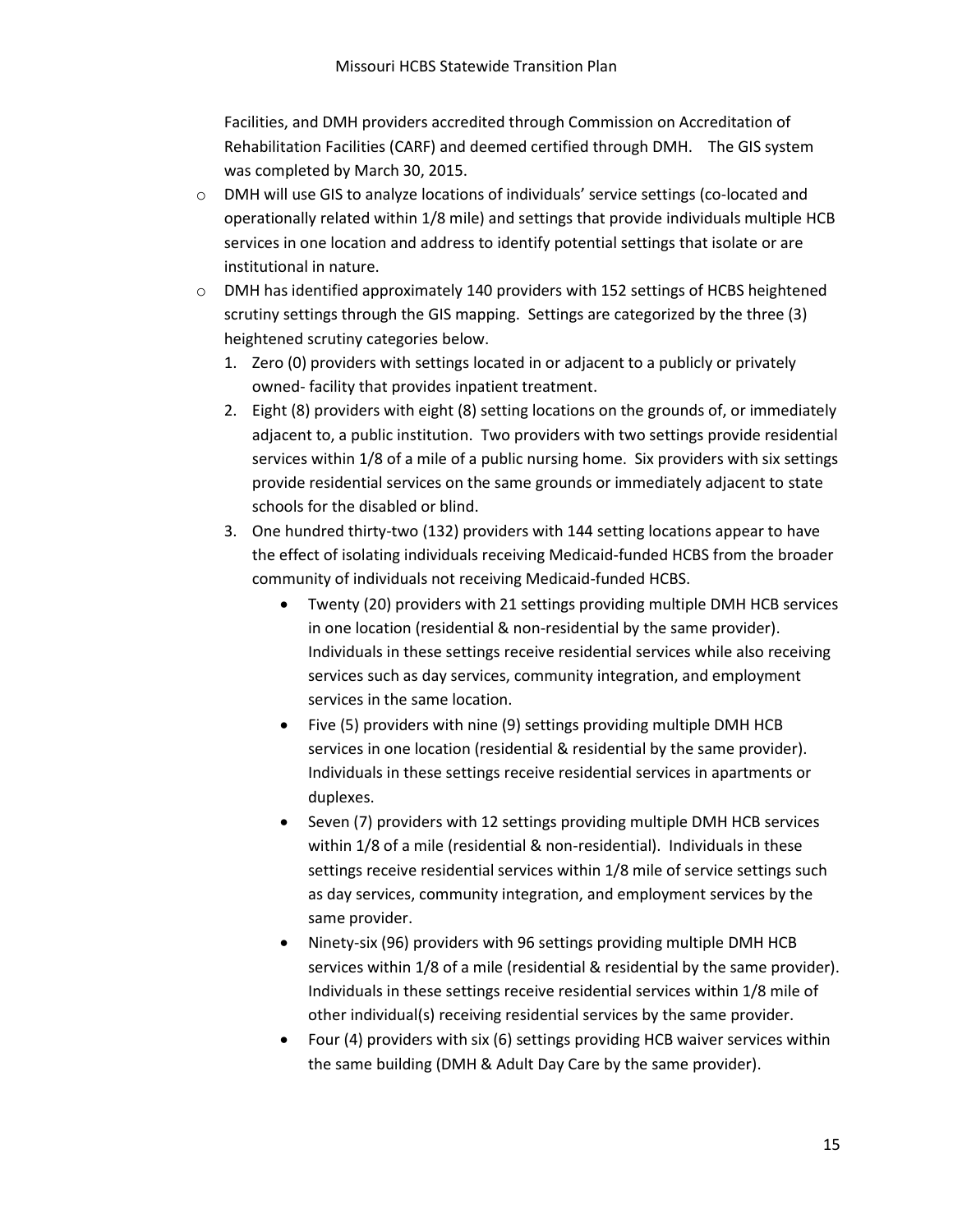Individuals in these settings are receiving DMH Day Habilitation services within the same building as DHSS Adult Day Care waiver services.

- o Heightened Scrutiny addresses and evidence packages will be posted for public comment and shared with CMS. Per CMS, evidence of how a setting overcomes its presumed institutional qualities should focus on the qualities of the setting and how it is integrated in and supports full access of individuals receiving HCBS into the greater community.
- DHSS Waivers
	- $\circ$  DHSS gathered information through licensure records to determine which Adult Day Care (ADC) settings were located on the grounds of or adjacent to an institutional setting. DHSS identified seven Adult Day Care Centers located on the grounds of or adjacent to an institutional setting. Upon further clarification and guidance from CMS, DHSS reexamined the Heightened Scrutiny information gathering process. Utilizing the GIS system that DMH used in cooperation with MHD and the state's Office of Administration, DHSS was able to identify ADCs that were unidentified in the previous information gathering process. Beginning October 16, 2014, the State developed a GIS system that layers provider and participant addresses across all agencies. Provider types include HCBS waiver providers such as residential, day services, adult day care, aged and disabled, and employment. It also includes hospitals, nursing homes, and state operated institutions. Service Setting addresses included in this mapping are DHSS sites licensed or certified by the department's Regulation and Licensure Unit, Department of Health and Senior Services Nursing facilities, public institutions, Residential Care Facilities, Assisted Living Facilities, and DMH providers accredited through CARF and deemed certified through the DMH. The GIS system was completed by March 30, 2015.
	- o DHSS will use GIS to analyze locations of individuals' service settings (co-located and operationally related within 1/8 mile) and settings that provide individuals multiple HCB services in one location and address to identify potential settings that isolate or are institutional in nature.
	- $\circ$  DHSS has identified approximately 34 settings that appear to have one or more qualities requiring further review.
		- The 34 providers requiring further review are first subject to a Heightened Scrutiny Review by MMAC:
			- o MMAC will review the 34 providers, ensuring the settings have overcome the presumption of having institutional qualities, yet still fall into one of the "three prongs" for settings presumed not HCBS.
			- o MMAC will contact those providers to educate them about the Heightened Scrutiny process.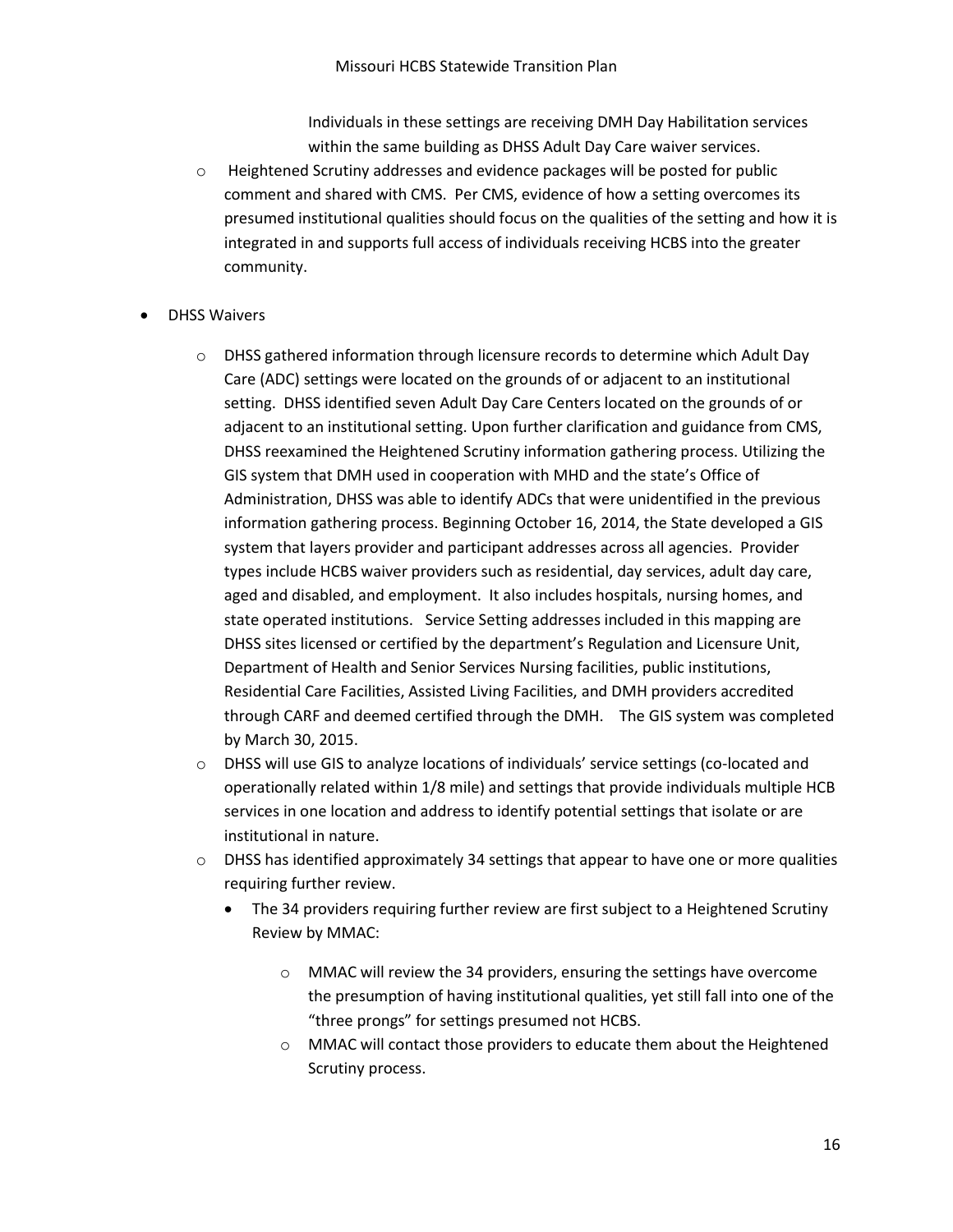- o MMAC will collect and coordinate any participant information provided to them by DHSS.
- o MMAC will determine if any of the settings reviewed under any of the three prongs should be elevated to Heightened Scrutiny to CMS, along with an evidentiary package, for review, based upon the following criterion: Did MMAC determine after its review that the provider does not fit any of the three prongs? If the provider still falls under one or more of the three prongs, it will be elevated to CMS for heightened scrutiny review.
- MMAC Heightened Scrutiny Review process will include:
	- $\circ$  Determining if the setting is integrated in the community to the extent that the persons without disabilities in the same community would consider it a part of their community and not associate the setting with the provision of services to person with disabilities.
	- o Determining if individuals participate regularly in typical community life activities outside the setting to the extent the individuals' desire.
	- $\circ$  Determining if the setting is co-located with other settings and operationally related to those other settings (owned and operated by the same provider) in such a fashion that individuals' ability to interact with the broader community is limited.
	- o Determining if the services provided to the individuals, and the activities in which the individuals participate, are engaged with the broader community.
	- o MMAC will review data to which it has access regarding the billing for and provision of services and compare this to any information otherwise available regarding the setting as a whole.
	- o MMAC will conduct a follow up site visit and further assess, in person, the physical location and practices.
	- o MMAC will receive and coordinate any follow up interviews with participants conducted by DHSS, and any follow up review of participant person-centered care plans conducted by DHSS.
	- o MMAC will work closely with the provider(s) and their individual transition plan(s) every six months or more frequently if necessary.
- Heightened Scrutiny Review:
	- MMAC will submit evidence to CMS regarding the identified providers who "passed" internal scrutiny review and why, and why they are not being referred for heightened scrutiny review
	- **For those providers who do need to be elevated to CMS for** heightened scrutiny review, MMAC will submit types of evidence to CMS to demonstrate that the setting(s) does not isolate individuals receiving HCBS from the broader community of individuals not receiving HCBS, and
	- **MMAC** believes the setting can be brought into full compliance by March 2019; and
	- **MMAC** has demonstrated that persons receiving services are not isolated from the greater community of persons not receiving HCBS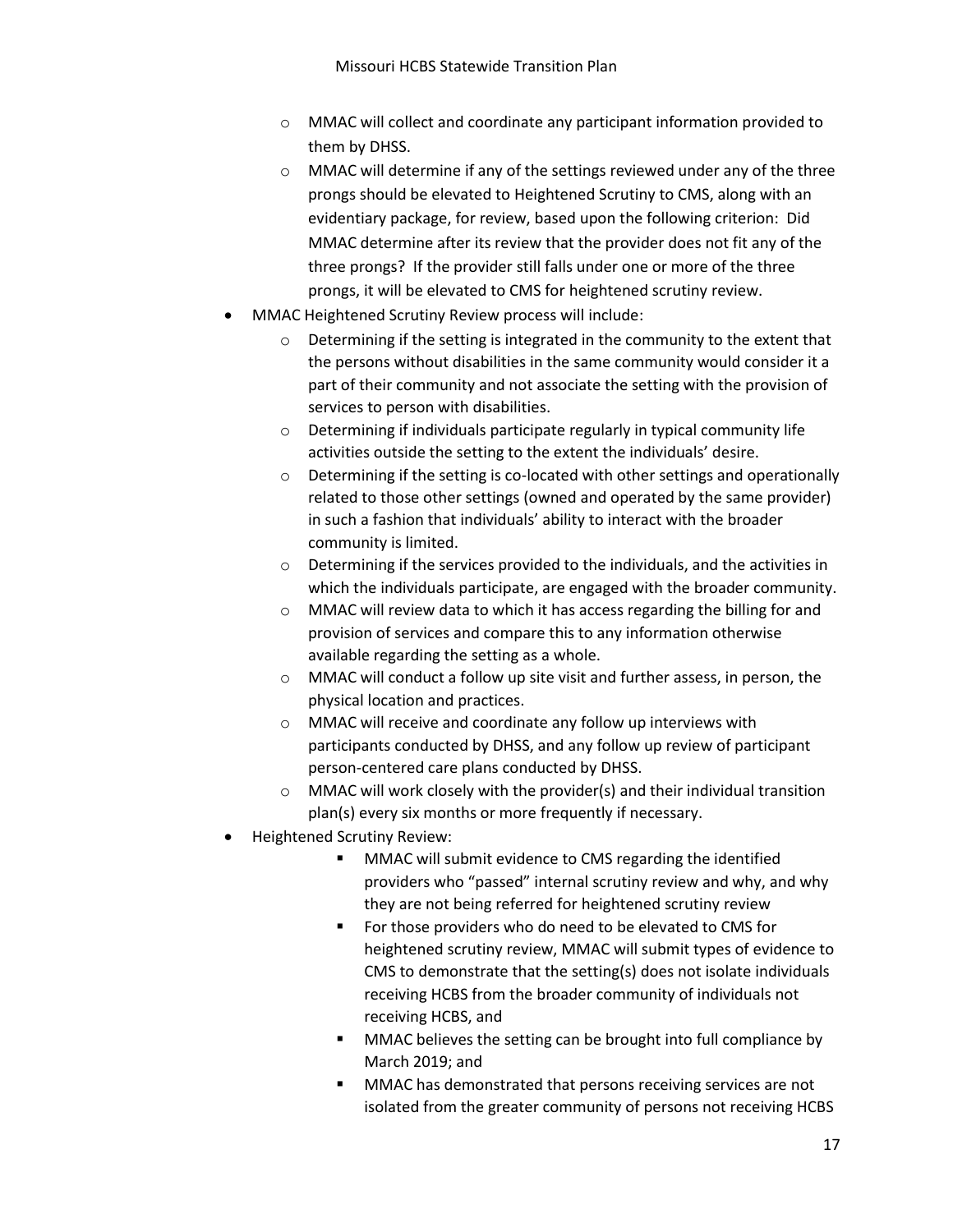Missouri HCBS Statewide Transition Plan

- **MMAC** has demonstrated that there is strong evidence the setting does not meet the criteria for a setting that has the qualities of an institution.
- **MMAC's rationale shall focus on qualities of the setting and how it is** integrated in and supports full access of individuals receiving HCBS into the greater community, and strategies the setting has implemented to rectify and fully overcome its former institutional qualities or characteristics that isolate participants. MMAC's rationale shall not focus on the aspects and/or severity of the disabilities of the individuals served in the setting, or why isolating or institutional qualities or characteristics are justified.
- **MMAC's rationale may include observations from on-site review(s),** licensure requirements or other state regulations, proximity to/scope of interactions with community settings, provider qualifications for HCBS staff, documentation in the person-centered care plan that the individuals' preferences and interests are being met, evidence that that individuals chose their setting, and details of proximity to public transport or other transportation strategies to facilitate integration, and pictures of the site and any other demonstrable evidence. Site visits should focus on the individuals' experiences and the presence or absence of qualities of home and community based settings.
- **MMAC** will include the full name, location and evidentiary package of each setting to be submitted for CMS review so that public comment information may be added prior to inclusion in the STP and prior to submission to CMS for heightened scrutiny review.
- MMAC will respond accordingly with the provider(s) following CMS response. If the setting does not comply, providers will be afforded the opportunities outlined by CMS, to include implementing necessary modifications by the end of the transition period, furnishing Medicaid services that do not require their provision in an HCB setting, or being recognized as an institution.
- $\circ$  Heightened Scrutiny addresses and evidence packages will be posted for public comment and shared with CMS. Per CMS, evidence of how a setting overcomes its presumed institutional qualities should focus on the qualities of the setting and how it is integrated in and supports full access of individuals receiving HCBS into the greater community.

### Initial Settings Assessment Tool Development

MHD required the operating agencies to develop an initial assessment tool to be used by designated state staff for the initial on-site assessments. DMH and DHSS were required to begin this process on February 1, 2014 and complete it by December 15, 2014.

DMH Waivers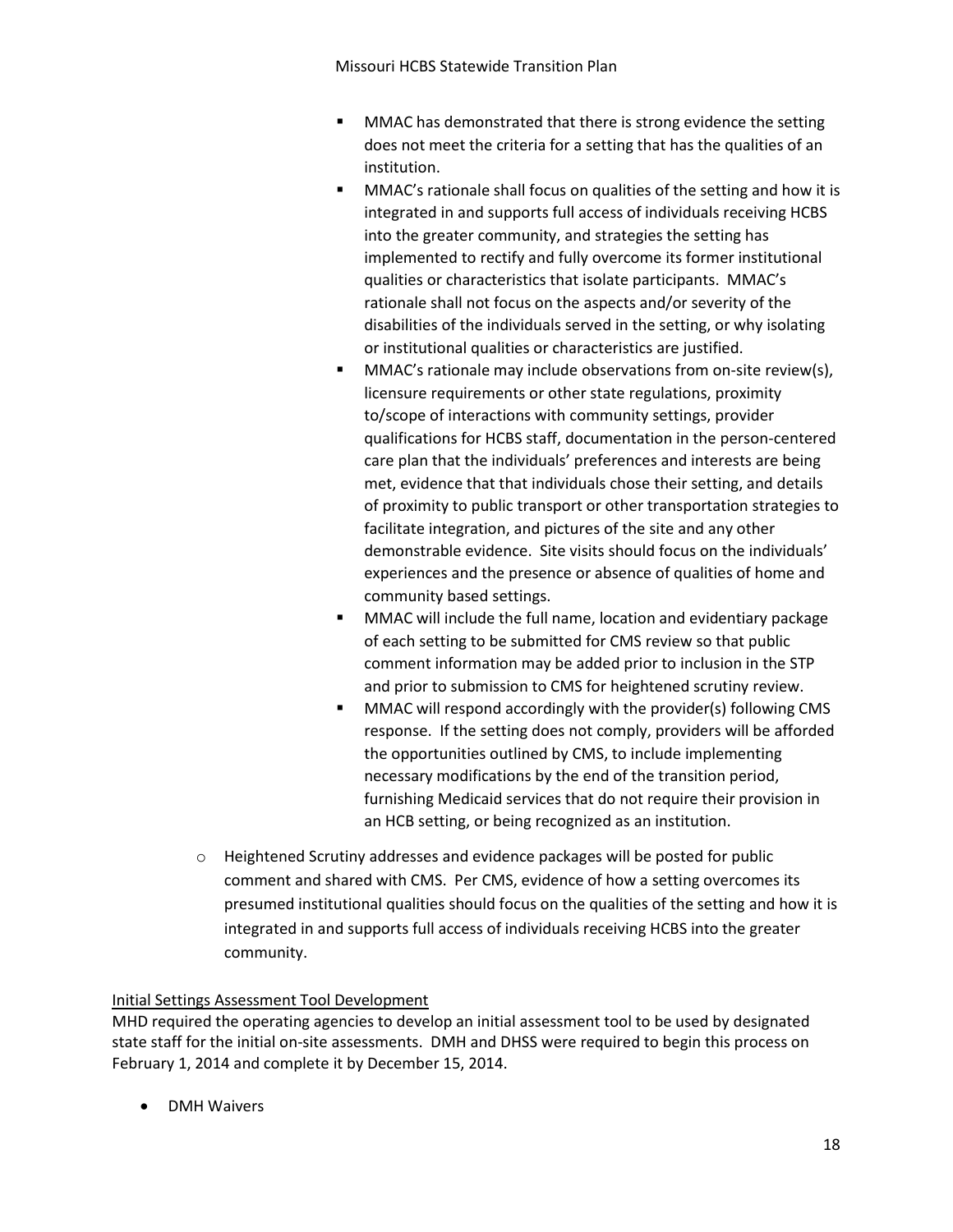- $\circ$  The DMH Assessment Tool incorporates CMS Exploratory questions for Residential and Non-Residential Settings [\(https://www.medicaid.gov/medicaid-chip-program](https://www.medicaid.gov/medicaid-chip-program-information/by-topics/long-term-services-and-supports/home-and-community-based-services/downloads/exploratory-questions-re-settings-characteristics.pdf)[information/by-topics/long-term-services-and-supports/home-and-community-based](https://www.medicaid.gov/medicaid-chip-program-information/by-topics/long-term-services-and-supports/home-and-community-based-services/downloads/exploratory-questions-re-settings-characteristics.pdf)[services/downloads/exploratory-questions-re-settings-characteristics.pdf](https://www.medicaid.gov/medicaid-chip-program-information/by-topics/long-term-services-and-supports/home-and-community-based-services/downloads/exploratory-questions-re-settings-characteristics.pdf) and [https://www.medicaid.gov/medicaid-chip-program-information/by-topics/long-term](https://www.medicaid.gov/medicaid-chip-program-information/by-topics/long-term-services-and-supports/home-and-community-based-services/downloads/exploratory-questions-non-residential.pdf)[services-and-supports/home-and-community-based-services/downloads/exploratory](https://www.medicaid.gov/medicaid-chip-program-information/by-topics/long-term-services-and-supports/home-and-community-based-services/downloads/exploratory-questions-non-residential.pdf)[questions-non-residential.pdf\)](https://www.medicaid.gov/medicaid-chip-program-information/by-topics/long-term-services-and-supports/home-and-community-based-services/downloads/exploratory-questions-non-residential.pdf) and Missouri exploratory questions [\(http://dmh.mo.gov/docs/dd/moexploratoryquestions.pdf\)](http://dmh.mo.gov/docs/dd/moexploratoryquestions.pdf) to develop the Initial Setting Assessment Tool. The DMH Assessment Tool may be found at [http://dmh.mo.gov/docs/dd/onsiteassessmentinstrument.pdf.](http://dmh.mo.gov/docs/dd/onsiteassessmentinstrument.pdf)
- o DMH staff received training on administering the tool prior to conducting on-site reviews.
- o The Assessment tool includes residential, provider owned and controlled residential, non-residential, and heightened scrutiny sections that specifically reference the HCBS Setting Rule.
- DHSS Waivers
	- o MMAC's Assessment Tool was based on CMS exploratory questions as related to the specific requirements under the regulation. MMAC's initial settings assessment tool is titled "Home and Community Based Setting Survey". The tool will be used during the initial on-site survey of all Adult Day Care Centers and Doorways/Cooper House (AIDS Waiver Attendant Care provider). The MMAC tool may be found at [http://mmac.mo.gov/providers/provider-enrollment/home-and-community-based](http://mmac.mo.gov/providers/provider-enrollment/home-and-community-based-services/)[services/](http://mmac.mo.gov/providers/provider-enrollment/home-and-community-based-services/) .
	- o MMAC personnel designed and received in-house training regarding the tool and how to utilize it during on-site visits.

#### Initial On-Site Assessment

MHD required the operating agencies to develop a process and to assess a statistically valid sample of HCBS settings to determine current status of compliance with the HCBS Final rule. Assessments began on December 16, 2014 and were completed by April 1, 2016.

- DMH Waivers
	- o DMH identified HCB Waiver service settings through three components. The first component was the identification of providers and settings through the provider selfassessment submitted. In addition to validation of 100% of the provider selfassessments, the second component was the development of a random sample pull of individuals receiving HCB waiver services through the five DMH HCBS waivers. The third component was the identification of DMH HCB Waiver service settings considered heightened scrutiny (qualities of an institution or effect of isolating individuals) through GIS mapping.
	- $\circ$  A statistically valid sample size of settings (based on 95% confidence level) was utilized for assessment using the RAOSoft Sample Size Calculator program.
	- $\circ$  This statistically valid sample with the 95% confidence level calculates to approximately 930 on-site assessments out of approximately 2,200 service sites.
	- $\circ$  In addition to the random sample pull and GIS identified Heightened Scrutiny settings, individuals and providers requested and still may request DMH to conduct on-site assessments through the participant and provider surveys.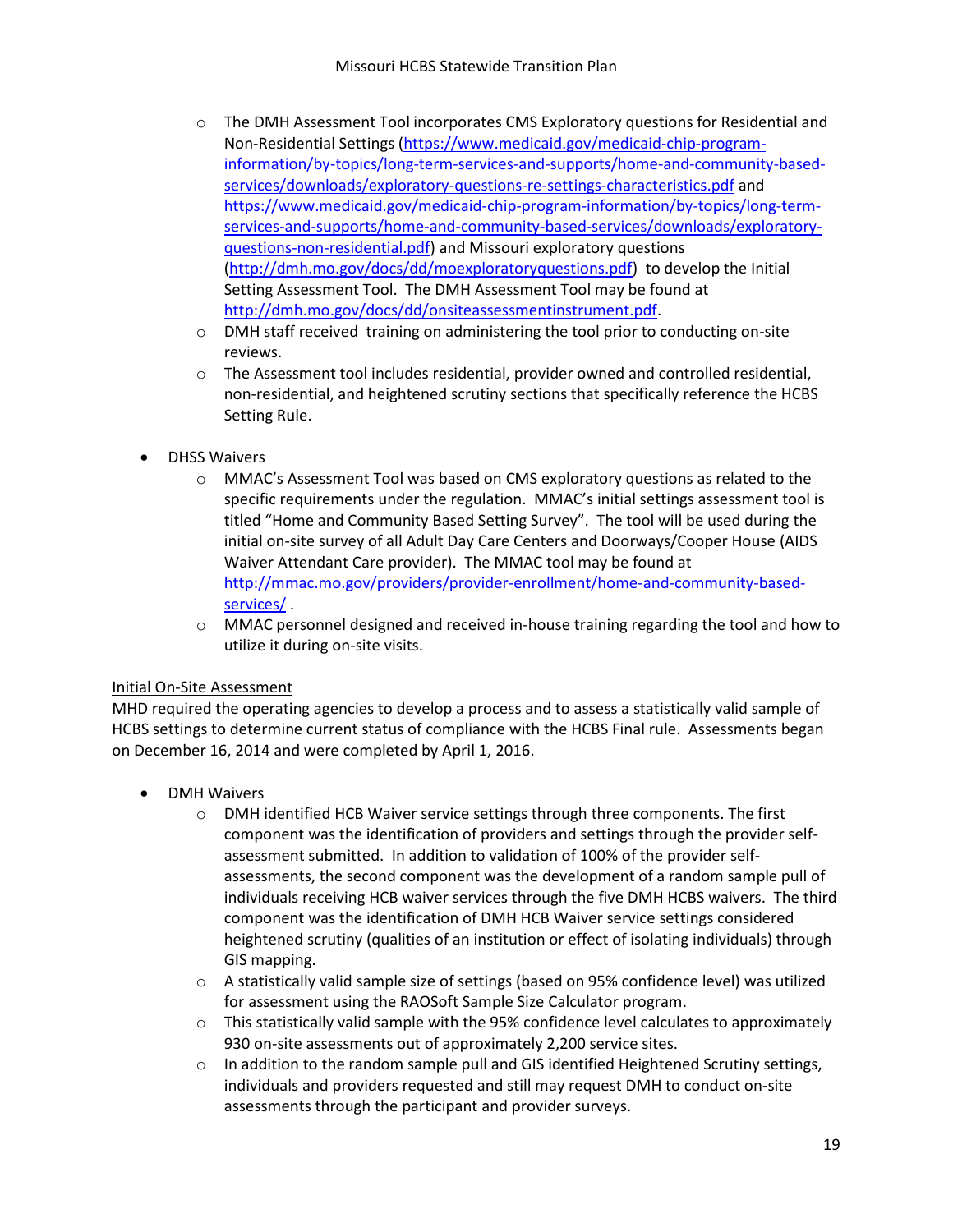- $\circ$  As a result of the random sample, Heightened Scrutiny, and requested assessments, DMH initiated assessments for 1,044 individuals. This amount could decrease due to individuals no longer receiving services; individuals choosing not to participate in assessments; a provider's terminated contract; death; etc.
- $\circ$  DMH staff conducted on-site, face-to-face assessments with individuals, guardians, and others chosen by the individual utilizing the DMH Assessment Tool [\(http://dmh.mo.gov/docs/dd/onsiteassessmentinstrument.pdf\)](http://dmh.mo.gov/docs/dd/onsiteassessmentinstrument.pdf). The assessment process included review of the Individual Support Plan (ISP); consideration of the individual's perspective of choice, full access to the community, and quality care; observation of the setting; and information from direct care staff, support coordinators, and providers. Individuals were able to decline an assessment, which is noted on the assessment tool.
- $\circ$  As assessments were completed for individuals served, DMH staff developed a summary of findings for each individual assessed (including requirements for remediation) and distributed the summary to the individual, the service provider, and the support coordinator within 45 calendar days of the completed on-site assessment.
- $\circ$  Settings found to need consideration of a state request to CMS for Heightened Scrutiny were given priority of review by DMH.
- $\circ$  Data collected from the assessments were included in a database to analyze at various levels such as provider, setting type, individual, and region.
- $\circ$  Please see the HCBS Waiver Settings Assessment Findings and Provider Individual Remediation milestones under the Remediation Strategies Section for more details.
- DHSS Waivers
	- o MMAC completed on-site visits of all 112 Adult Day Care providers and Doorways/Cooper House (AIDS Waiver Attendant Care provider) by April 1, 2016. 100% of these providers were contacted in person (the on-site visit) due to the small number.
	- o MMAC reviewed all the completed assessments (surveys) done on-site and prepared a report of the findings.
	- o The report was posted to the MMAC website.
	- $\circ$  Participant surveys results were reviewed based on provider information and will be attached to the provider surveys, and a second review conducted to determine consistencies/inconsistencies and identify any issues that require further review.
	- o MMAC will create an addendum to the report. This addendum will incorporate the second review conducted.
	- o MMAC will provide results to 100% of the Adult Day Care and AIDS Waiver Attendant Care providers via US Mail, including a self-addressed, postage-paid return envelope. Providers will be requested to submit feedback regarding areas of non-compliance, including individual transition plans that explain how the provider will become compliant
	- o Provider responses will be maintained, tracked, and compiled by MMAC.
	- o MMAC will assist providers that request assistance in their efforts to become compliant. MMAC has a team of personnel who work exclusively with HCBS providers, as well as three enrollment personnel who work exclusively with enrolling HCBS providers. Provider responses will be reviewed and addressed on a semi-annual basis. This will allow the state ample time to assist providers with any necessary compliance efforts/remediation needs by 2019.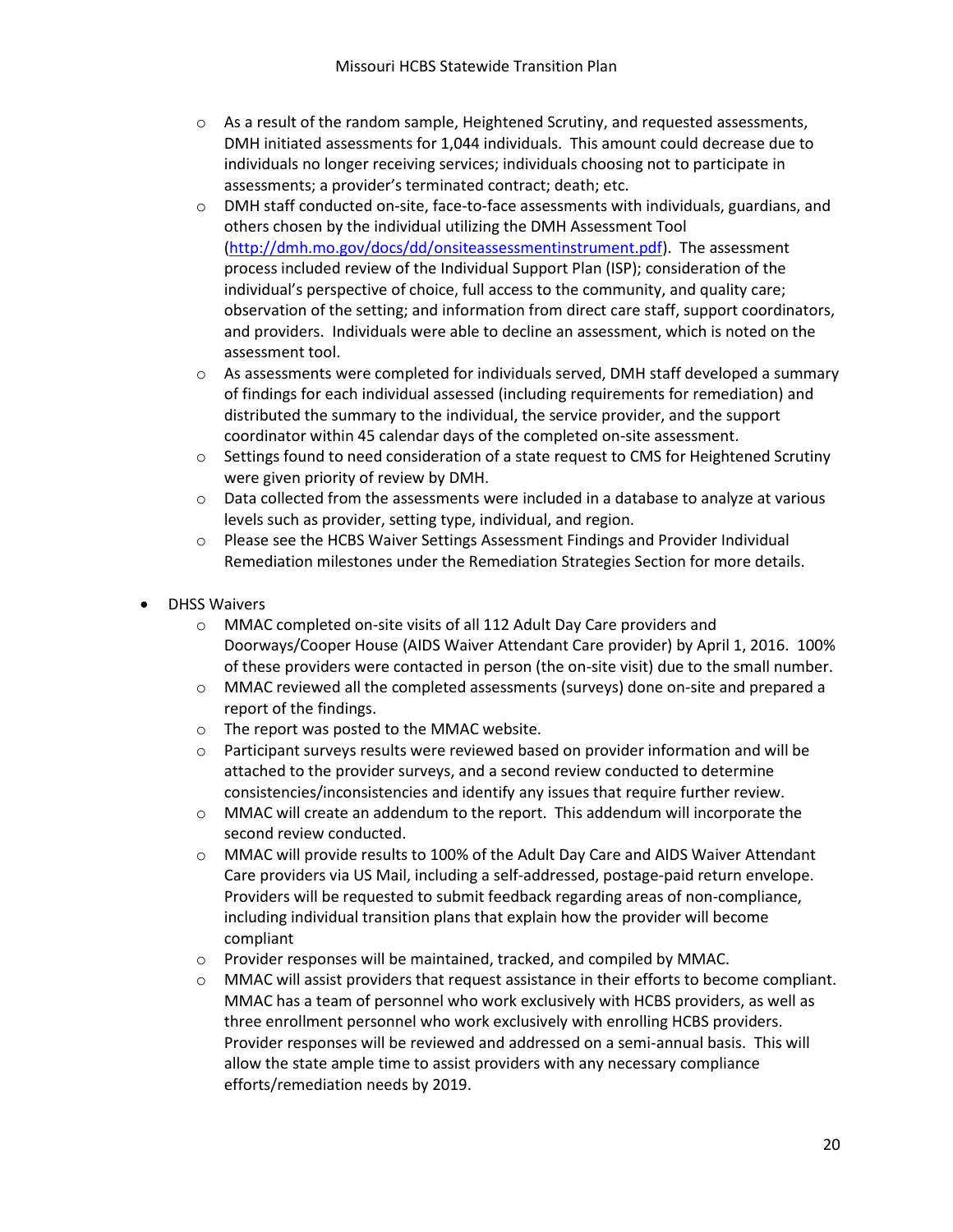### Assessments Results Report

The state will compile and analyze findings of initial assessments and surveys by December 31, 2016. Findings will be presented to CMS, state leadership and stakeholders. Additionally, DHSS will compile and analyze participant survey results by Adult Day Care and in the aggregate. Based on these findings, the state will follow-up as appropriate. DHSS will provide results of the participant surveys to MMAC.

#### Provider Enrollment Process Assessment

MHD required DMH and DHSS to operationalize mechanisms to incorporate assessment of settings into existing processes for provider enrollment. This process began on November 14, 2014 and was implemented on March 2, 2015.

- DMH Waivers:
	- $\circ$  DMH posted information about the Final Rule and setting requirements on its website for all prospective and newly enrolling providers.
	- $\circ$  DMH included information about the Final Rule in its Frequently Asked Questions document, distributed to all newly enrolling providers and posted on the DMH website [\(http://dmh.mo.gov/dd/hcbs.html](http://dmh.mo.gov/dd/hcbs.html) ).
	- $\circ$  All newly enrolling HCBS providers go through an application and training process with DMH before enrolling with Medicaid and obtaining a contract with DMH.
	- $\circ$  DMH has incorporated the setting requirements into its provider application for HCBS providers. The application includes a section dedicated to educating providers on the HCBS rule and obtaining their commitment to comply with the rule. In addition, waiver providers of Group Home, Individualized Support Living, Shared Living, Day Habilitation, Community Integration, Individualized Skills Development, Employment and Personal Assistant services are evaluated based on responses to questions related to the HCBS rule. All HCBS providers are given information and the self-assessment.
	- $\circ$  DMH has incorporated the setting requirements into its newly enrolled HCBS provider pre-training assignment. Waiver providers of Group Home, Individualized Support Living, Shared Living, Day Habilitation, Community Integration, Individualized Skills Development, Employment and Personal Assistant services are required to complete this assignment prior to approval for enrollment with Medicaid and obtaining a contract with DMH.
	- $\circ$  DMH has incorporated the setting requirements into its Certification Instrument. Newly enrolling Waiver providers of Group Home, Individualized Support Living, Shared Living, Day Habilitation, Community Integration, Individualized Skills Development, and Employment services must obtain Certification or Accreditation prior to enrollment with Medicaid and obtaining a contract with DMH. Newly enrolling Waiver providers of Personal Assistant must be DHSS providers or must obtain Certification or Accreditation prior to enrollment with Medicaid and obtaining a contract with DMH.
- DHSS Waivers:
	- o MMAC posted information about the Final Rule and setting requirements on its website for all prospective and newly enrolling providers.
	- $\circ$  All newly enrolling HCBS providers go through a contract/proposal process with MMAC before receiving a MHD participation agreement.
	- o MMAC personnel who handle the HCBS provider enrollment processes have received training regarding the Final Rule and setting requirements.
	- $\circ$  MMAC has incorporated the setting requirements into its proposal process for HCBS providers. Specifically, all HCBS providers are given information and the self-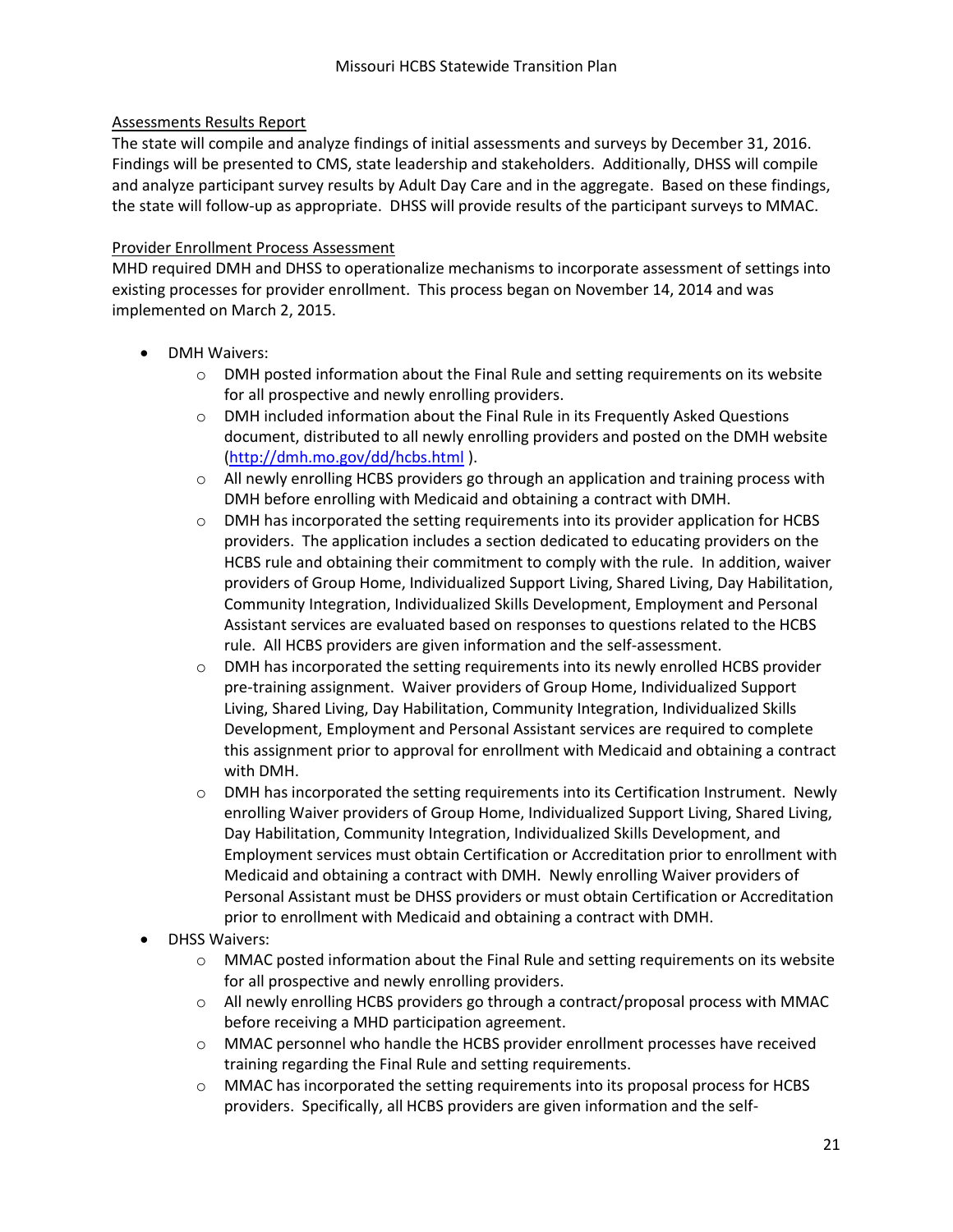assessment. Adult Day Care and AIDS Waiver providers are surveyed by MMAC personnel during the pre-enrollment on-site visit.

#### 3

## Section 2: Remediation Strategies

The State proposes a remediation process that will capitalize on existing HCBS Waiver quality assurance processes including provider identification of remediation strategies for each identified issue, and ongoing review of remediation status and compliance. The state may also prescribe certain requirements to become compliant. The State will also provide guidance and technical assistance to providers to assist in the assessment and remediation process. Providers that fail to remediate non-compliant settings timely may be subject to sanctions in accordance with 13 CSR 70-3.030 and/or 9 CSR 45-5.060.

#### Informational Letters

MHD required DMH and DHSS to draft informational letters describing the proposed transition, appropriate HCBS Waiver settings, deadlines for compliance, and technical assistance availability. This includes all of the letters that the State will be sharing with stakeholders throughout the process over the next few years. This process began June 23, 2014 and will be completed by April 1, 2017. Information shared with stakeholders includes CMS Guidance, The Code of Federal Regulations, and the Proposed Transition Plan.

#### Missouri Code of State Regulation (CSR) Filing

The State will file changes to administrative rules as needed to reflect federal regulations on HCBS settings. The rulemaking process is lengthy, entailing a minimum of approximately nine months from the notice of rulemaking to a final rule. The State will begin filing changes to reflect the Home and Community Based Final Rule on March 1, 2015 and will complete the filing by January 1, 2017. The final file date will be dependent upon approval of the Governor's Office.

#### **DMH Waivers:**

- $\circ$  DMH determined that regulations did not contradict the HCBS rule and therefore no regulations were considered to be non-compliant.
- $\circ$  DMH determined that regulations did contain partially compliant provisions concerning individual support plans; however the regulation did not include all components of the person-centered plan and process. DMH revised the regulation by including all the language in the person-centered planning process and person-centered plan sections of the HCBS Rule. Certification of Provider regulations address individuals' needs for privacy, dignity, respect, choice of providers and services, but need to be amended to include requirements for freedom from coercion and restraint
- $\circ$  DMH determined that regulations contain compliant provisions concerning prioritizing access to services, utilization review process, and certification of providers. Sections in the rules include language that the planning process for service delivery is directed by the individual, includes preferences and outcomes desired by the individual, and requirements for community integration to ensure individuals are active in the community in which they live and work, self-determination, the assurance of rights, and the promotion of individual well-being.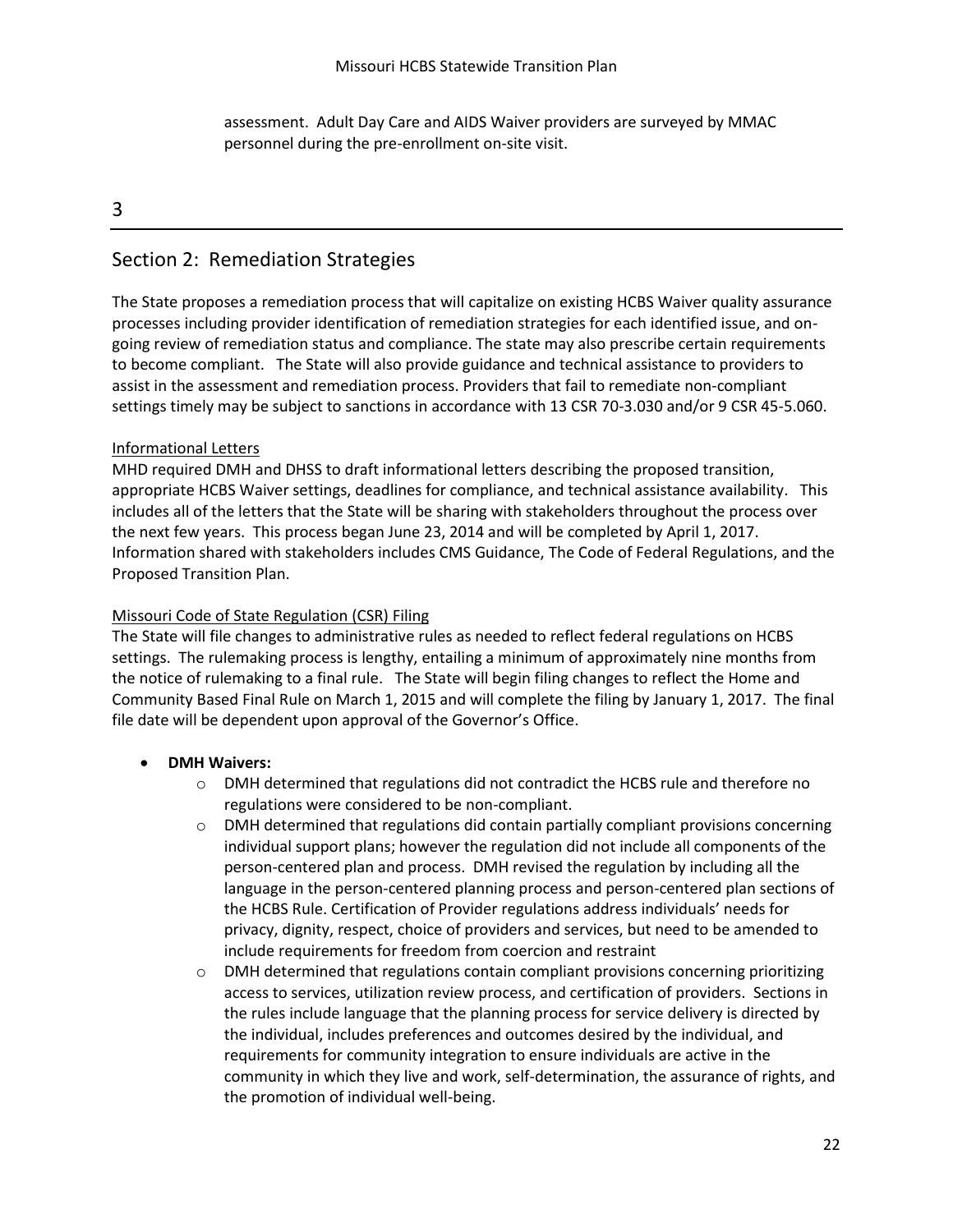$\circ$  DMH determined that provider enrollment requirements were silent in state regulation, because there were no specific provider enrollment regulations. Provider Enrollment regulations were drafted and posted for public comment. These regulations include requirements that the provider must sign and agree to be in compliance with the HCBS Settings rule.

### **DHSS Waivers:**

 $\circ$  As a result of the assessment, DHSS found state standards compliant, partially compliant or non-compliant with the HCBS Rule. Adult Day Care Licensure 19 CSR 30-90, In-Home Service Standards 19 CSR 15-7, Personal Care Rule 13 CSR 70-91, Consumer Directed Services 19 CSR 15-8 will come into compliance upon the adoption and implementation of an overarching HCBS Waiver Administration rule that details the CMS HCBS settings characteristics required for all 1915c waiver settings. The State will add the new chapter to 13 CSR 70 entitled Home and Community Based Services (HCBS) Waivers. This rule implements federal regulatory requirements promulgated by the United States Department of Health and Human Services, Centers for Medicare and Medicaid Services at 42 CFR 441.301(c)(4) establishing the requirements that must be met for settings in which home and community based services are provided under a 1915(c) HCBS Waiver Program. A Public Comment period of 30 days will be held. Comments are submitted to the agency proposing the rule or rule changes. The agency will prepare a final order of rulemaking that includes summaries of all the comments received, the agency responds to each comment, and any changes made to the proposed rule as result of the comments. The final rule must be filed with the Secretary of State no later than ninety days from the date for filing public comment, or within ninety days after a hearing if a hearing is held on the proposed rulemaking. The new rule change becomes effective thirty days after the final order of rulemaking is published in the Code of State Regulations. Amendments needed to specific manuals are referenced in the remediation column of the crosswalk and language will be added upon CSR implementation.

Direct conflicts in the areas of individual initiative, respect and independence in making life choices, and freedom from coercion and restraint were identified in the Child and Adult Care Food Program manual, which affects participants receiving services through the Adult Day Care Waiver and Aged and Disabled Waiver, adult day care setting. These state guidelines are based directly on federal regulations (7 CFR 226.20) for the program. DHSS will continue to work with partners to address these inconsistencies.

#### Provider Manuals, Policies, and Procedures Revisions

MHD, DMH, and DHSS will revise HCBS provider manuals, policies, and procedures to incorporate HCBS final rule requirements. The revisions will clarify expectations of participants' control of their environment and access to the community. Revisions to the provider manuals, policies, and procedures, including revisions to DMH waiver services definitions for Employment services, Day Habilitation, Community Integration, Personal Assistance, Individualized Skill Development to enhance and support integration in the community, began on January 1, 2015 and will be completed by January 1, 2017*.*

- DMH Waivers:
	- o HCBS Definitions: Proposed changes were included in waiver renewal applications for the Comprehensive and Community Support Waivers. Amendments will be submitted to CMS for the remaining waivers. The following definition changes were submitted to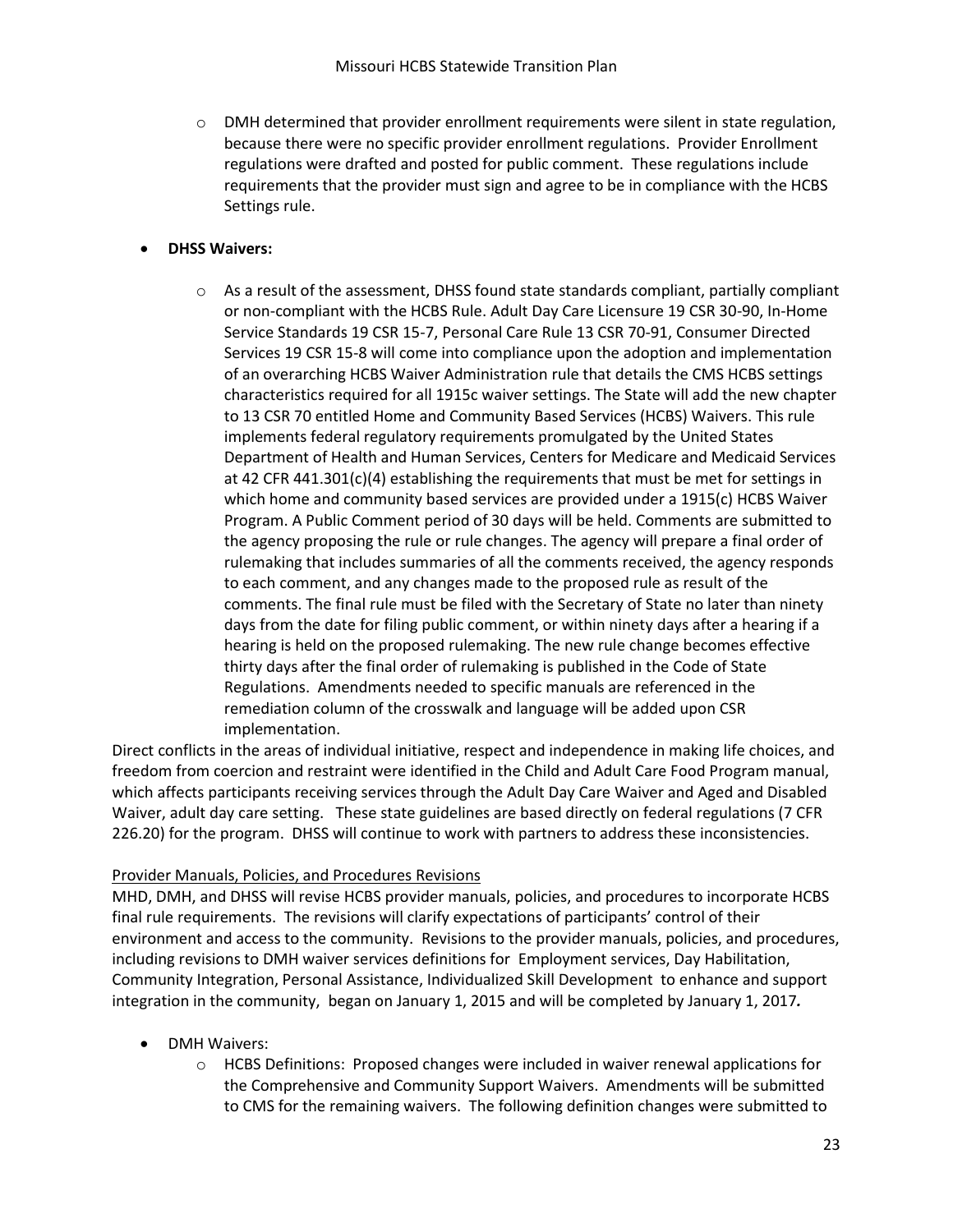help set expectations to appropriately align incentives toward individual integrated employment and community integration: Day Habilitation, Personal Assistance, Employment Services, Community Integration, and Individualized Skill Development

- $\circ$  Guidelines, manuals, and contracts were partially compliant and are in the process of revision to incorporate all components of the HCBS settings rule. Contracts were revised to add a section that requires the contractor to ensure the delivery of waivered services comports with the Federal Rule 42 CFR441.301 also referenced as the Home and Community-Based Services (HCBS) Waiver Rule.
- DHSS Waivers
	- $\circ$  DHSS Waiver program manuals and polices were either silent or partially compliant and are in the process of revision to incorporate all components of the HCBS settings rule. The Child and Adult Care Food Manual is in conflict with the HCBS settings rule and DHSS will continue to work with partners to address these inconsistencies.
	- $\circ$  Proposed changes for DHSS waivers will be included in each waiver renewal application.

Incorporate Education and HCBS Waiver Compliance Understanding into Provider Enrollment

MHD requires DMH, DHSS, and MMAC to educate providers on the HCBS Final rule, and to incorporate education into the Provider Enrollment process. Operating agencies will use resources and tools such as the Missouri Exploratory Questions for Assessment of HCBS Residential Waiver Settings, Missouri – Settings with the Potential Effect of Isolating Individuals from the Broader Community. The requirements of the Home and Community-Based Federal rule will be incorporated into Provider Enrollment Tools and the Provider Agreements.

The State will evaluate through the heightened scrutiny process any new settings for enrollment that have an institutional or isolating quality while presenting deadlines for enrolled providers to come into compliance. Specific Department processes are outlined below.

- DMH Waivers
	- $\circ$  DMH will make adjustments to ensure that HCBS Waiver settings are evaluated when appropriate–Newly enrolling HCBS providers of Group Home, Individualized Support Living, Shared Living, Day Habilitation, Community Integration, Individualized Skills Development, Employment, Respite, and Personal Assistant services will be provided information on HCBS setting requirements through the application and training process prior to registering with Medicaid or contracting with DMH. DMH will require providers of Group Home, Individualized Support Living, Shared Living, Day Habilitation, Community Integration, Individualized Skills Development, Employment, Respite, and Personal Assistant services to certify that they have received, understand, and intend to comply with these setting requirements.
	- $\circ$  Thereafter, ongoing monitoring by division quality integrated functions (to include Provider Relations Reviews and Licensure and Certification Reviews) will be conducted to ensure compliance with the HCBS requirements.
- DHSS Waivers
	- $\circ$  MMAC has posted information regarding the Final Rule and setting requirements on its website for all prospective and newly enrolling providers.
	- o Newly enrolling HCBS providers will be provided information on HCBS setting requirements as part of their enrollment materials.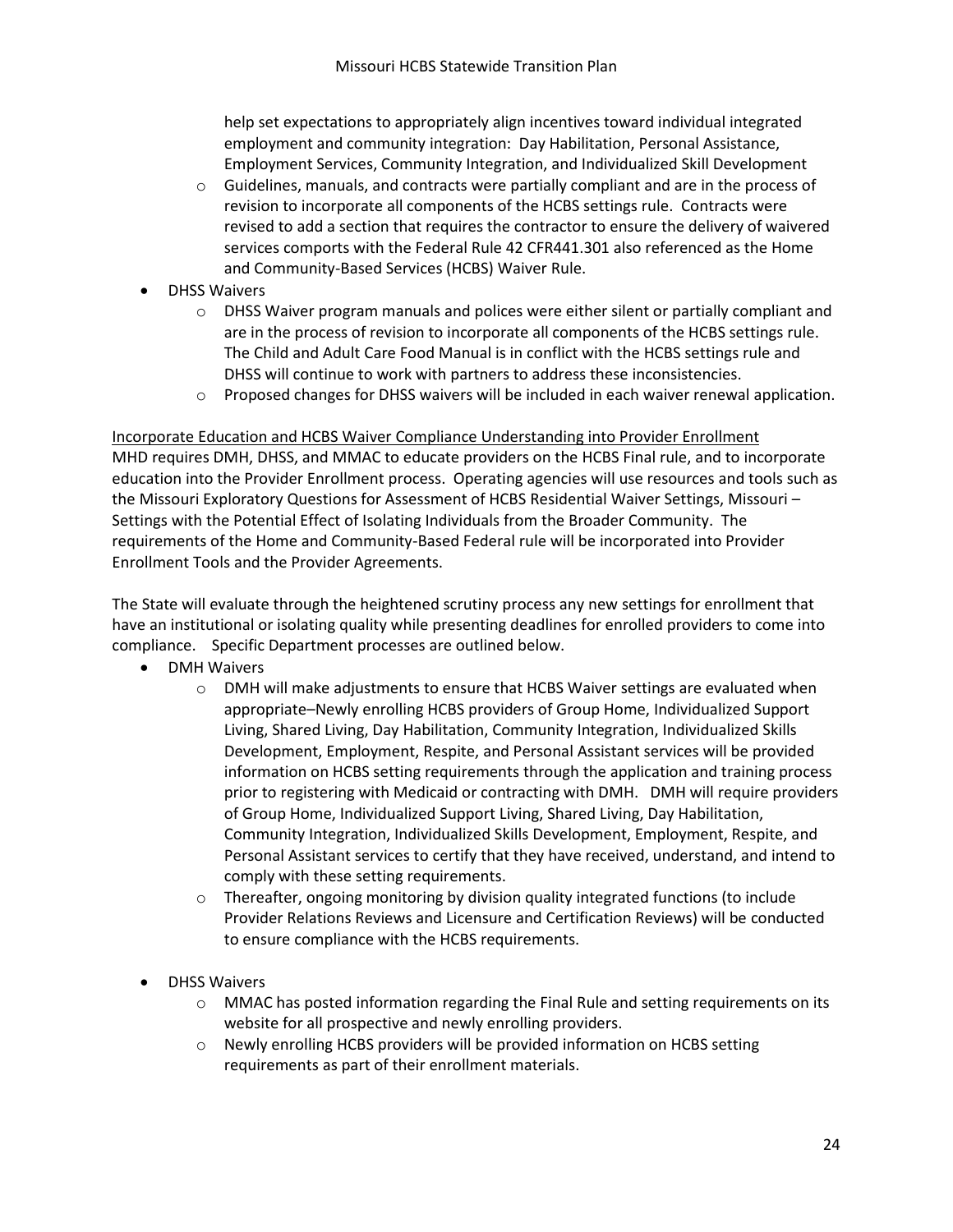- $\circ$  MMAC personnel will educate all HCBS providers about the Final Rule and setting requirements during pre-enrollment on-site visits. Adult Day Care and AIDS Waiver Attendant Care providers will be surveyed during the pre-enrollment on-site visit.
- o MMAC will provide information to HCBS providers during Annual Provider Update Meetings held semiannually, Designated Manager Trainings held quarterly, and at other workshops, board meetings, seminars, and conferences.
- o MMAC will monitor and verify setting compliance for all Adult Day Care Providers and Doorways/Cooper House at each revalidation. Revalidation occurs at least every five years, and requires an on-site visit to the facility.
- o MMAC will monitor and verify setting compliance during on-site audits of Adult Day Care and AIDS Waiver Attendant Care providers. MMAC audits all HCBS providers every three years if not more often.
- o MMAC will monitor and verify setting compliance on an ad-hoc, more frequent basis when on-site for other reasons such as an investigation of the provider.

### Provider Update Meetings and Trainings

MHD requires DMH and DHSS to educate providers on the HCBS Final rule during the Provider Enrollment process. Operating agencies will use resources and tools such as the Missouri Exploratory Questions for Assessment of HCBS Residential Waiver Settings, Missouri – Settings with the Potential Effect of Isolating Individuals from the Broader Community. This education began on June 23, 2014 and will continue quarterly thereafter. The requirements of the Home and Community-Based Federal rule will be incorporated into Provider Enrollment Tools and the Provider Agreements. Specific Department processes are outlined below.

- DMH Waivers
	- o DMH will provide information regarding the HCBS settings rule and any further guidance from CMS to HCBS providers via webinars and during quarterly provider meetings in each region. Webinars will be posted on the DMH website and providers informed by email when webinars have been posted.
	- $\circ$  DMH will provide information and training to self-advocates, families, providers, stakeholders, etc. designed to enhance individualized person-centered planning.
- DHSS Waivers
	- o MMAC will provide information to HCBS providers during Annual Provider Update Meetings and Provider Designated Manager Trainings, hosted by MMAC.
	- o MMAC will provide information to HCBS providers during MHD workshops.
	- o MMAC will provide information to HCBS providers during HCBS association meetings and conferences.

MHD recognizes that the two Operating Agencies of the State's ten HCBS waivers function in different manners. Therefore, MHD requested each agency to develop assessment and remediation processes unique to their structures and functions. The next section describes the processes by agency.

#### **DMH Waivers:**

HCBS Waiver Settings Initial Assessment Findings and Provider Individual Remediation Upon completion of the initial assessments, DMH presented individuals, service providers and support coordinator entities with the results of the assessment within 45 calendar days of the initial on-site assessment. The initial on-site assessment summary of findings letter required HCBS Waiver service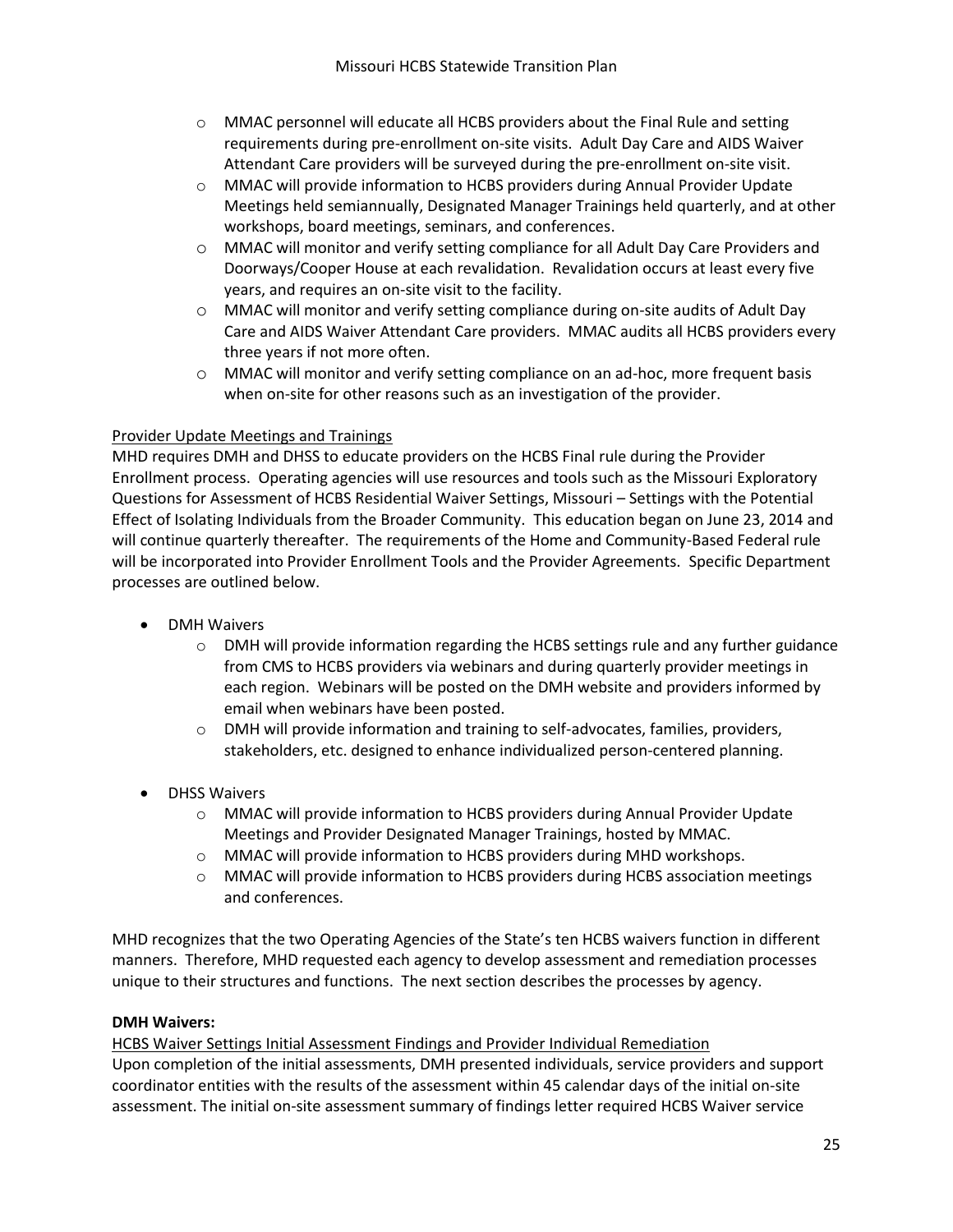providers and support coordinator entities to submit a single collaborative remediation/transition plan within 45 calendar days from the date of the cover letter and findings report for any areas that required remediation to ensure compliance with the HCBS Settings Rule is achievable by March 2019. Providers and Support Coordinator entities will provide details about the steps to be taken to remediate issues and the expected timelines for compliance.

The remediation/transition plan must include the provider's plan with milestones to ensure compliance with the HCBS Final rule including systemic programmatic changes and assurances of documentation in the person-centered service plans. DMH requests providers to include in the submission amended or newly created policies, protocols, and procedures concerning the HCBS Setting Rule and to demonstrate how initial and ongoing compliance is ensured concerning the HCBS Settings Rule.

DMH review of remediation plans will consider the scope of the transition to be achieved and the unique circumstances related to the setting in question. DMH will review initial and ongoing compliance through providers' proposed system modifications and related changes to ensure compliance concerning the HCBS Setting Rule.

Provider remediation will occur from March 2, 2015 through March 17, 2018.

### State Response to Provider Individual Remediation

DMH will accept the remediation/transition plan or may ask for changes to the plan. DMH may prescribe remediation requirements for each organization's HCBS Waiver settings. Changes may include evidence of changes to policies, procedures, manuals, and trainings.

Findings and Remediation Plans will be entered into a DMH tracking system and into the DMH Action Plan Tracking System (APTS) for individual specific remediation. The tracking systems are used by DMH staff to track findings and ensure final remediation in accordance with the HCBS Settings Final rule. APTS tracks findings and ensures final remediation in accordance with quality integrated functions in accordance with division directive 4.080 [\(http://dmh.mo.gov/docs/dd/directives/4080.pdf\)](http://dmh.mo.gov/docs/dd/directives/4080.pdf) and has been updated to include HCBS federal requirements.

If a provider does not meet the proposed milestones, this will be noted in the tracking system which could lead to placement on a provider improvement plan or a critical status plan (no growth/no referral), or termination of contract as outlined in Division Directive 4.080. [\(http://dmh.mo.gov/docs/dd/directives/4080.pdf](http://dmh.mo.gov/docs/dd/directives/4080.pdf) )

DMH will continue to work with providers to ensure compliance with the HCBS Settings rule between March 2, 2015 and March 17, 2018. Individuals in a non-compliant setting as of March 17, 2018 will begin the transition process to a compliant setting. Please see Individuals Transition to Settings that Align with HCBS Requirements section for further details.

### Periodic Provider Remediation Status Updates

DMH will require all providers with remediation/transition plans to submit monitoring updates on a quarterly basis. The process for tracking and monitoring provider remediation plans will include monitoring provider transition plans by central office staff based upon milestones submitted and accepted by the department, during routine Provider Relations Reviews, Quality Enhancement Reviews to include National Core Indicator Surveys, TCM Technical Assistance Coordinator Reviews, Service Monitoring by Support Coordinators, and Licensure and Certification Reviews. A tracking spreadsheet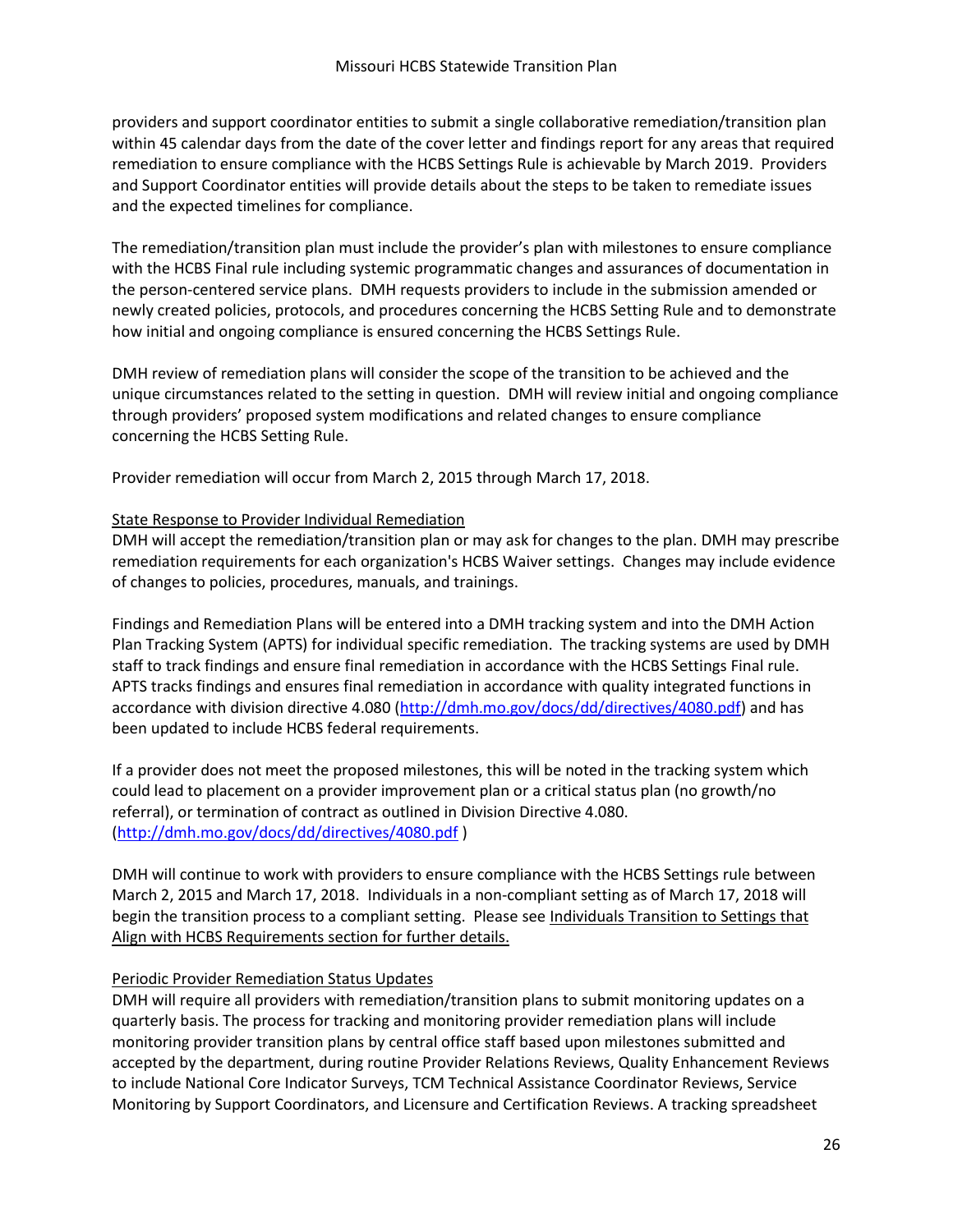that identifies the provider transition plan milestones and deliverable dates will be used to help coordinate this effort. The central office staff will monitor evidence submitted by the providers in relation to their approved milestones. Technical assistance will be provided if there is a problem with the implementation of the remediation plan, if providers are not implementing the plans or if the providers decide to significantly change their plans or the implementation of their plans. Status updates will occur between March 2, 2015 and March 17, 2018.

### Assessment Results Report – State Level Remediation

After findings from settings assessments and provider and individual surveys have been presented to CMS, State leadership and stakeholders, the State will work with stakeholders to develop remediation strategies for any necessary systems process changes. Global systems enhancement might include revisions to existing integrated quality monitoring processes and enhanced HCBS provider and support coordination trainings. This process will occur between March 2, 2015 and March 17, 2018.

### Ongoing Compliance/Monitoring Reviews

DMH will conduct ongoing reviews to establish and monitor levels of compliance. DMH will incorporate requirements of the HCBS Setting Rule into existing review processes and quality integrated functions: Provider Relations Reviews: Quality Enhancement Reviews including National Core Indicators; Targeted Case Management Technical Assistance Coordinator Reviews; Service Monitoring by Support Coordinators; Licensure and Certification Reviews; and the CIMOR EMT Contacts Process which includes anonymous input from individuals served and their advocates. The quarterly/annual monitoring processes include on-site, face to face assessments of providers with waiver participants.

- Provider Relations Reviews Guideline prescribes the functions of Provider Relations and incorporates monitoring for ongoing compliance of provider systems (<http://dmh.mo.gov/dd/guidelines.html>). This guideline has been updated to include monitoring compliance with the HCBS Settings Final rule. For example, it was updated to include a new component, "Lease HCBS," which incorporates the lease requirements for provider-owned and controlled settings; and a new component, "Policies & Procedures support the HCBS Rule," incorporates individual choice requirements in the HCBS Settings Final rule.
- Quality Enhancement Reviews to include NCI Surveys The Quality of Services Review (QSR), which includes the National Core Indicator (NCI) survey as part of the review process and incorporates the Missouri Quality Outcomes, prescribes a standardized procedure to evaluate if individuals have full access to the benefits of community living and the opportunity to receive services in the most appropriate integrated setting, assess the person-centered planning process and provide feedback to the interdisciplinary team about utilizing key points of selfdetermination[\(Appendix B-Quality of Services Review Summary](http://dmh.mo.gov/dd/docs/guideline54appendixb.doc) Word Document):
	- $\circ$  Individuals will live a meaningful life in the community and be empowered in making life decisions.
	- $\circ$  Individuals will have support to organize resources in ways that are life enhancing and assist them in reaching their dreams and goals. Individuals have a circle of supports made up of family, friends, and both paid and unpaid supports.
	- $\circ$  Individuals assume responsibility for giving back to their community, for seeking employment, and for developing unique gifts and talents.
	- o Individuals are recognized for who they are and what they can contribute.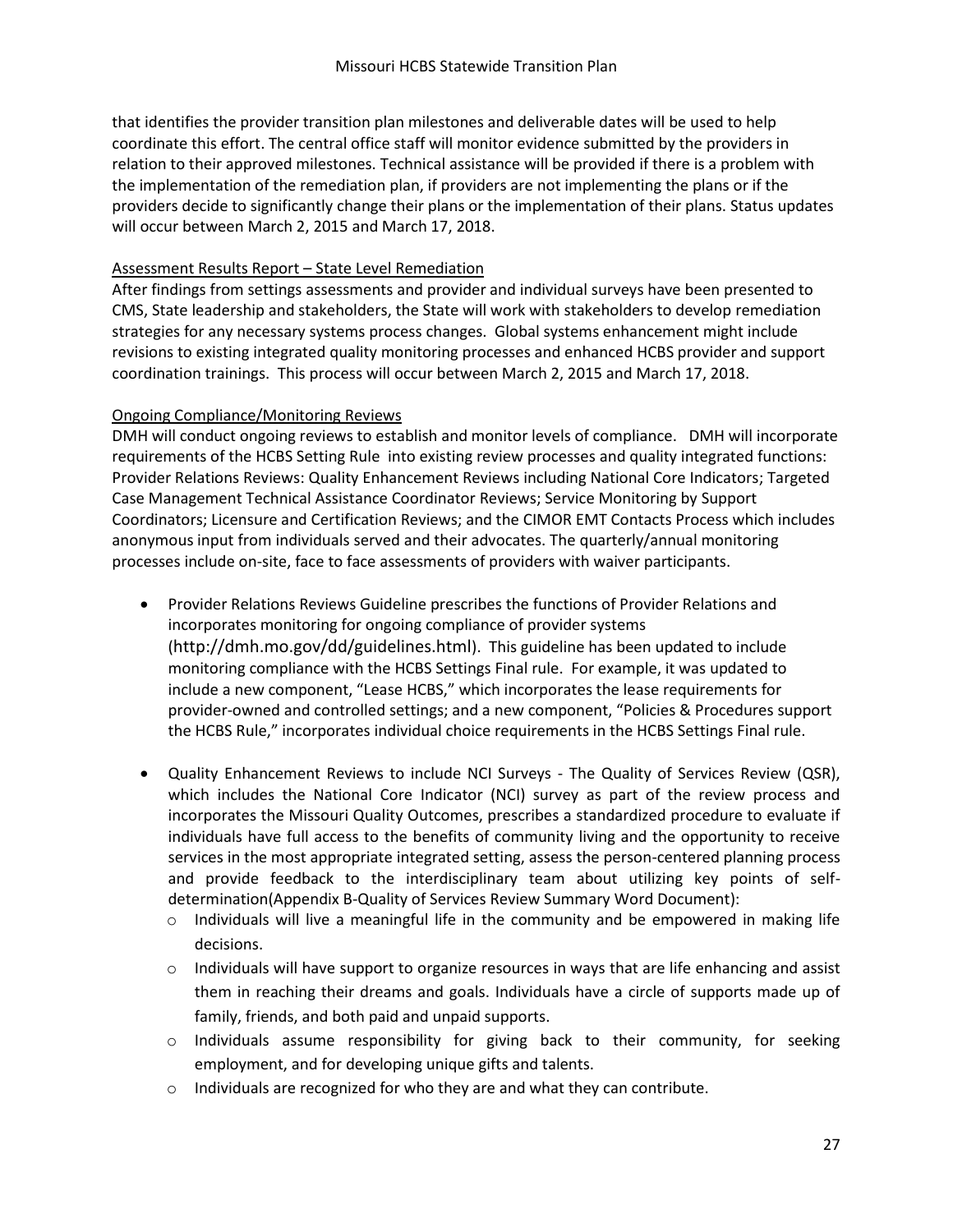- o Enhancing identified areas (values, choice, health, safety, inclusion, and self-advocacy).
- o Individuals are able to choose health and mental health resources and are supported in making informed decisions regarding their health and well-being.
- $\circ$  Individuals are educated about their rights and practice strategies to promote their safety and security.
- $\circ$  Families are provided with knowledge that empowers them to facilitate opportunities for the individual's self-determination throughout the course of the individual's life.

The Quality of Services Review (QSR) is conducted with a statistically valid sample of individuals in the comprehensive waiver. Primarily, these individuals reside in residential settings but a marginal number of individuals reside in natural homes. Since this review process was implemented in FY16 and specifically based on the new HCBS rule, it is compliant with the quality required by regulation.

Reference:

- Guideline [#54 Quality of Services Review \(created 7/8/15 from Division Directive 3.100\)PDF](http://dmh.mo.gov/dd/docs/guideline54.pdf)  [Document](http://dmh.mo.gov/dd/docs/guideline54.pdf) <http://dmh.mo.gov/dd/guidelines.html>
	- o [Appendix A-Quality of Services Review Supplemental Guide](http://dmh.mo.gov/dd/docs/guideline54appendixa.doc) Word Document
	- o [Appendix B-Quality of Services Review Summary](http://dmh.mo.gov/dd/docs/guideline54appendixb.doc) Word Document
- TCM Technical Assistance Coordinator Reviews is outlined in Guideline #9, Guidelines for Targeted Case Management Review. This guideline covers areas reviewed based on CMS assurances. The review tool was revised on July 1, 2015 to include person-centered planning requirements as required in the final HCBS rule. http://dmh.mo.gov/dd/guidelines.html
- Service Monitoring by Support Coordinators, Division Directive 3.020, was revised on September 23, 2015 to incorporate requirements in the final HCBS rule and was posted by April 2, 2016. The purpose of this directive is to prescribe the support monitoring standards. Support Coordinator training for the final HCBS rule and person centered planning guidelines occurred in January and July 2015. This was in advance of the revised ISP Guide which will incorporate requirements of HCBS rule based on stakeholder input and remediation.
- Licensure and Certification Reviews were evaluated and determined to be in partial compliance with the HCBS rule. The Survey Instrument used for the reviews includes all components of the rule such as rights of privacy, dignity, respect, freedom for coercion, and individual choice. The instrument will be revised to include HCBS requirements regarding setting integration and individuals receiving services in the community.
- Review of ISP Guidelines: Individuals are provided information on rights upon entry to the waiver and annually during the individual support planning process. The support coordinator will provide a rights brochure, developed by the division, to the individual and guardian. In addition, information is posted on the division's web-site:
	- $\circ$  The DMH Consumer Rights brochure does not have specific language to comply with the final HCBS federal rule for anonymity. After reviewing the DMH Consumer Rights brochure, the Department will include the DMH website URL on the brochure and a statement in regards to the ability to make anonymous reports to Office of Constituent Services (OCS).
	- $\circ$  The Division Individual Rights document does not have specific language to comply with the final HCBS federal rule for anonymity. After reviewing the rights brochure developed by the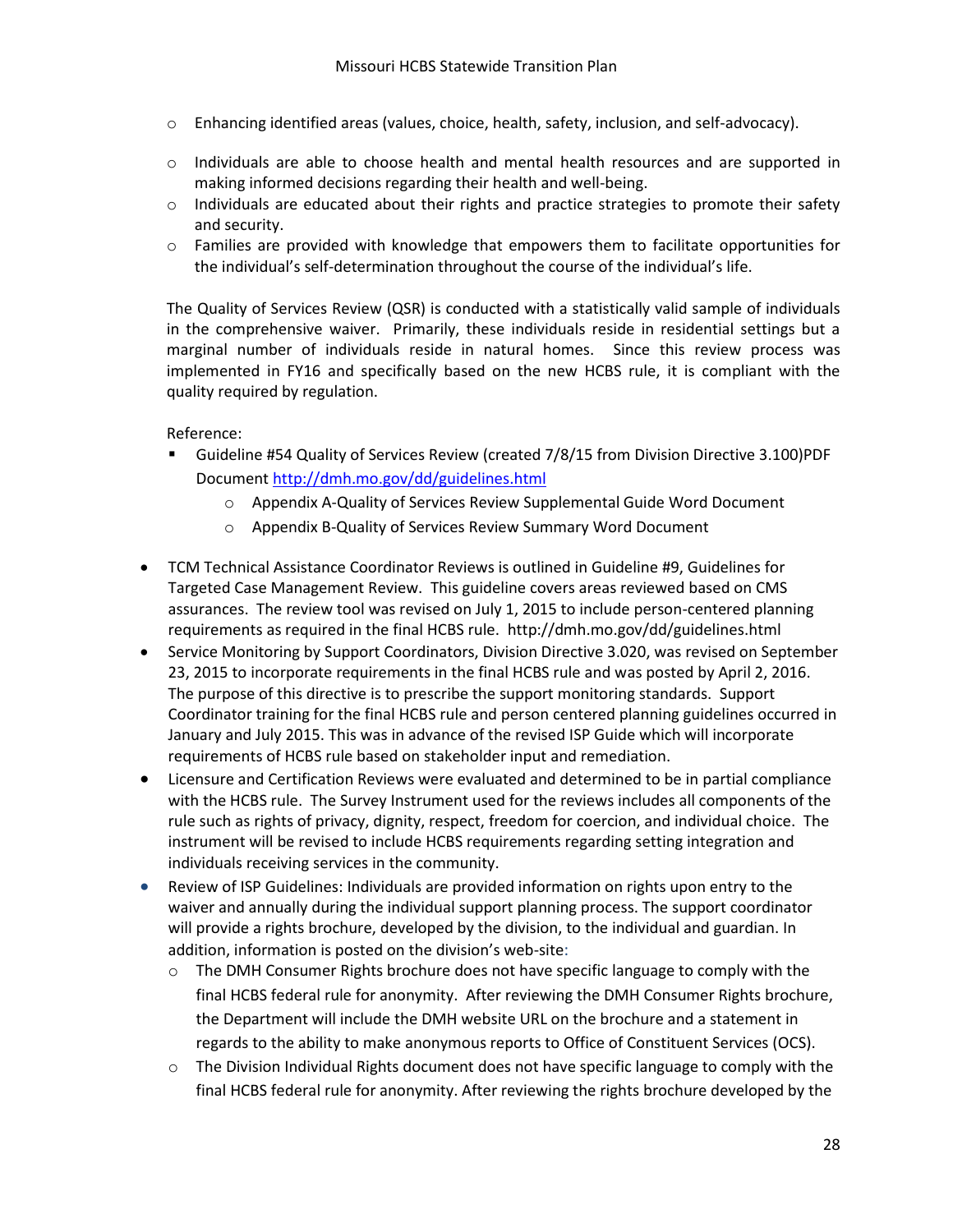division will include a statement in regards to the ability for individuals to make anonymous reports to OCS.

Review of Missouri DMH-Office of Constituent Service website

[\(http://dmh.mo.gov/constituentservices/index.html](http://dmh.mo.gov/constituentservices/index.html) ). The DMH Client Rights brochure and other information regarding consumer rights and abuse/neglect is posted on this web site. The site also has a consumer safety video which discusses abuse and neglect and the reporting and investigation process, as well as the brochure Keeping Mental Health Services Safe which is a written version of the video. In the Frequently Asked Questions section on the website it does state and answer the question: *What should I do if I suspect that a mental health client or family member may have been the victim of abuse or neglect?* You may call the toll free number at 1-800-364-9687 and ask for the Office of Constituent Services. The office encourages everyone to make the contact for the safety of all clients. All calls will be kept confidential and the caller can choose to remain anonymous.

- $\circ$  Review of Comprehensive Waiver Application states that the Division of DD Consolidated Contract requires that each provider give participants the name, address, and phone number to the DMH Office of Constituent Services. Each consumer is informed that they have the right to contact this office with any complaints of abuse, neglect, or violation of rights.
- o Review of the contract did not reflect this requirement. It is recommended that this statement be added to the contract to include the statement that an anonymous complaint can be made to the Office of Constituent Services.
- Review of the ISP Guide –The purpose of the ISP Guide is to ensure that the Person Centered Planning Process and resulting document meet the assessed needs of the individual and the regulatory requirements. In order to be compliant with the final HCBS rule the following requirements were added:
	- o individual directs the person centered planning process;
	- o individual understands methods for requesting changes;
	- o plans are not written by direct service providers;
	- o plans are written in plain language;
	- o plans include conflict resolution;
	- o plans include anonymous complaint information;
	- $\circ$  plans include documentation of supports and setting options explored; and
	- o plan ensures needs are assessed, preferences are determined and risk factors minimized in the area of: Daily Life and Employment; Community Living; Social and Spirituality; Healthy Living; Safety & Security; Citizenship and Advocacy

The ISP Guide was also updated to ensure that all required documentation is included in the plan if there are any modifications to provider owned or controlled residential settings and those modifications are supported by a specific assessed need and justified in the ISP.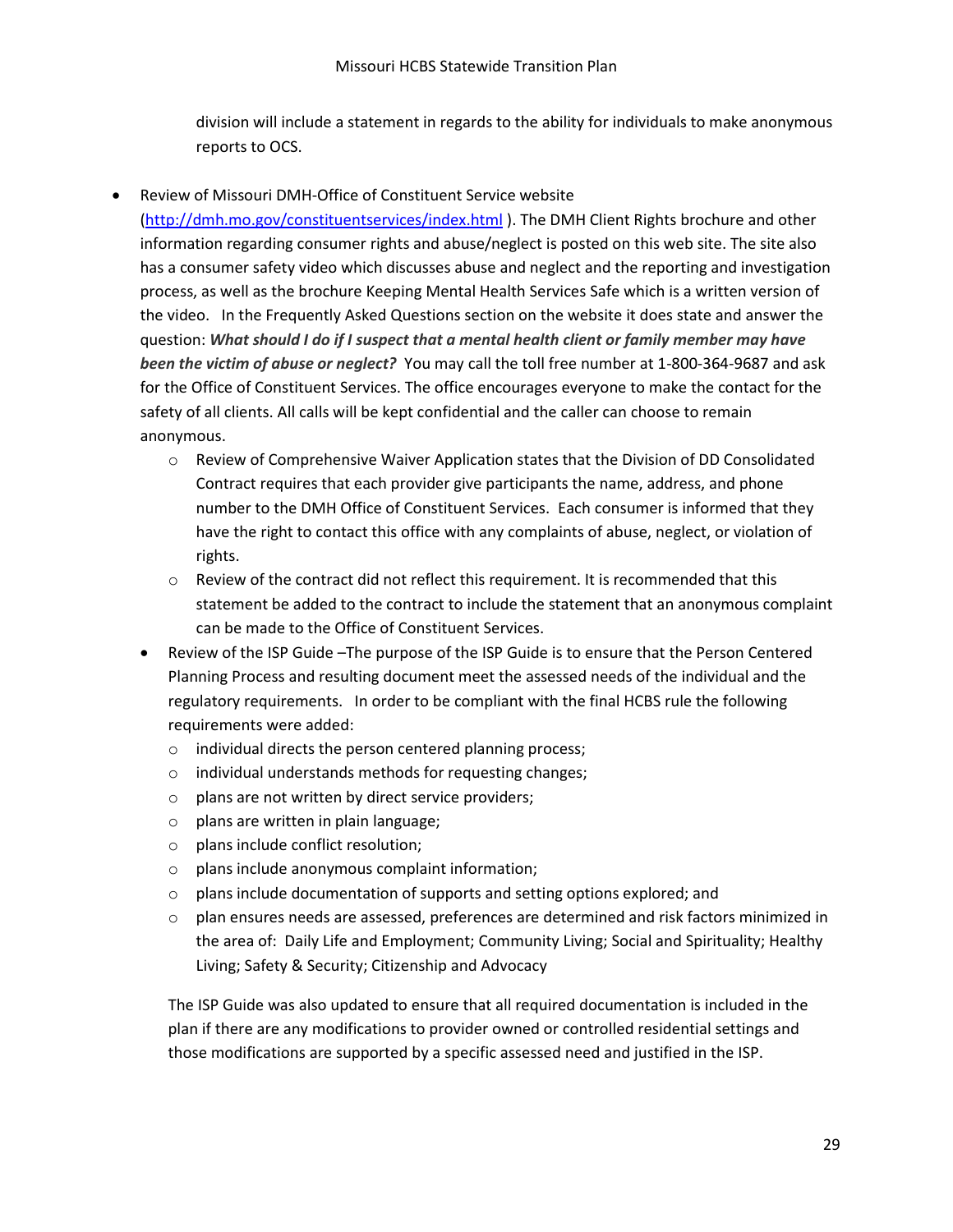This milestone will begin April 2, 2015 and will continue on-going.

#### Provider Sanctions

In accordance with 13 CSR 70-3.030 and/or 9 CSR 45-5.060, DMH will sanction providers that have failed to meet remediation standards and have failed to cooperate with the HCBS Settings Transition. This milestone will begin February 3, 2015 and continue on an ongoing individual provider basis.

#### Individuals Transition to Settings that Align with HCBS Requirements

If relocation of individuals is necessary, the State will work with the individuals to ensure they are transitioned to settings meeting HCBS Setting requirements following Division Directive 5.010. The purpose of the directive is to implement a consistent, State-wide process for transfer of individuals, ensuring a smooth transfer that maintains services, with no delay in obtaining new supports and services. Individuals will be given timely notice and due process, and will have a choice of alternative settings through a person-centered planning process. Transition of individuals will be comprehensively tracked to ensure successful placement and continuity of Waiver service. The division is in the process of developing a Transition manual which will incorporate Division Directive 5.010 at which time the Division Directive will be rescinded. [\(http://dmh.mo.gov/dd/directives/directives.html\)](http://dmh.mo.gov/dd/directives/directives.html). DMH estimates that less than 100 individuals will need to relocate.

This milestone will begin March 16, 2015 and continue on an individual provider basis.

DMH will utilize the Sanction Template Letter including the Notice of Decision (including appeal rights) and the Data warehouse query of members affected and corresponding support coordinators, service workers, and care coordinators.

### **DHSS Waivers:**

HCBS Waiver Settings Assessment Findings and Provider Individual Remediation MMAC posted aggregate initial on-site assessment results on the MMAC website [\(http://mmac.mo.gov/providers/provider-enrollment/home-and-community-based-services/](http://mmac.mo.gov/providers/provider-enrollment/home-and-community-based-services/) ). DHSS will provide MMAC with the results of the participant surveys. MMAC will utilize those results by matching any participant surveys that identify the provider, with the provider surveys. MMAC will then conduct a second review to determine consistencies/inconsistencies and will prepare an addendum to the report, which will be posted to the website, as well.

MMAC will present providers with results via US Mail, including a self-addressed, postage-paid envelope. MMAC will request providers submit feedback to the results, including individual transition plans that address any area(s) of noncompliance. These results or "summary of findings" (including requests for individual transition plans) will be distributed to service providers by August 1, 2016. These plans will provide details about the steps to be taken to remediate issues and the expected timelines for compliance. This timeline, with milestones, will ensure providers have ample time to reach compliance. MMAC personnel will provide assistance to any provider that requests it, regarding how to achieve compliance.

The review of individual transition plans will consider the scope of the transition to be achieved and the unique circumstances related to the setting in question. MMAC will allow reasonable timeframes for large infrastructure changes. MMAC will track responses with dedicated follow up on a semi-annual basis. This will be done for 100% of Adult Day Care providers and AIDS Waiver Attendant Care providers.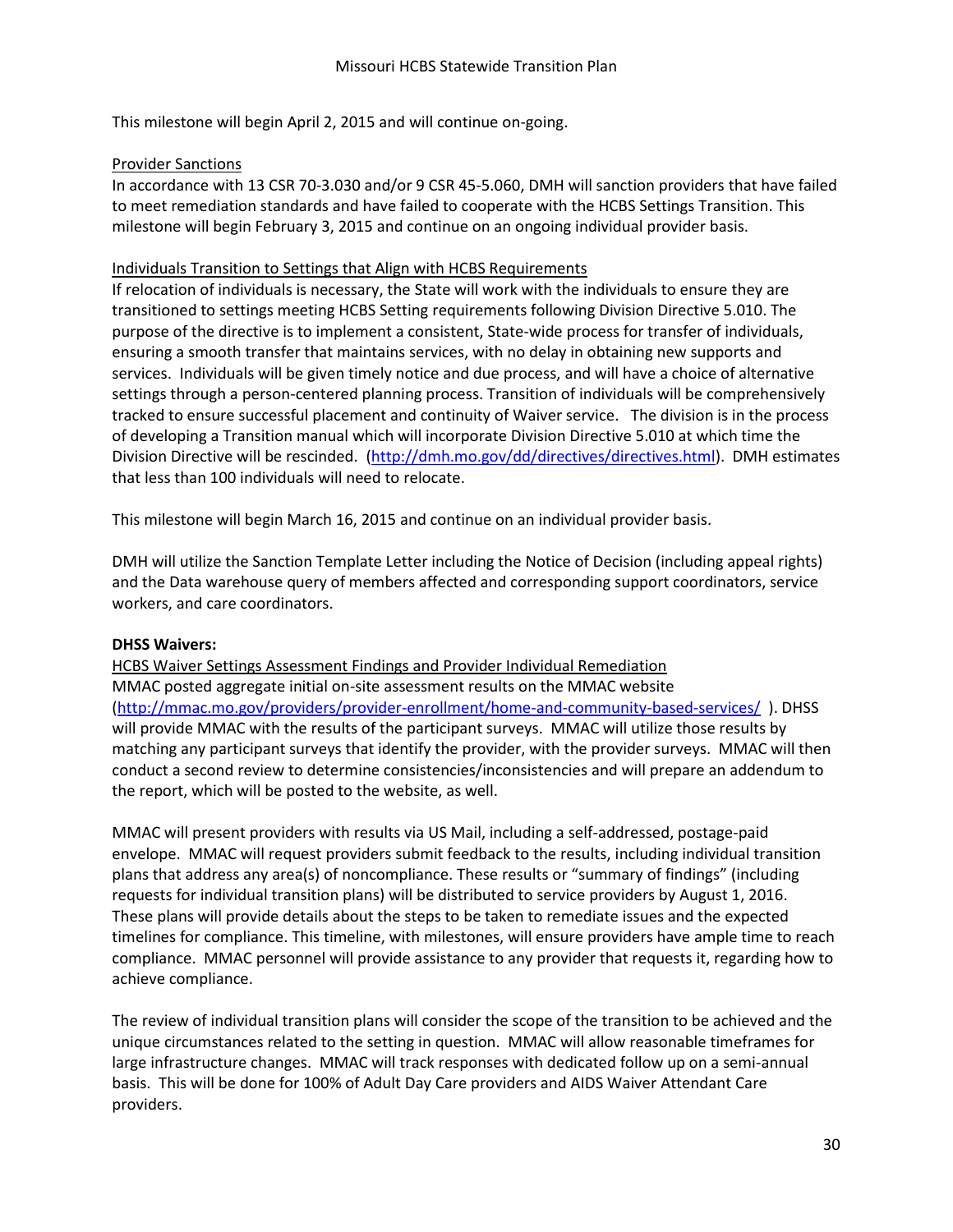Providers that become compliant are still subject to a review to verify their compliance. Providers that do not appear to have become compliant, or when there is reason to believe they are not compliant are subject to a review and will also be notified of future consequences (provider sanctions).

If a provider fails to become compliant, sanctions may be imposed according to 13 CSR 70-3.030.

#### MMAC Response to Provider Individual Transition Plans

MMAC will receive the individual transition plans. MMAC personnel will track receipt of the plans, conduct an initial review, and continue to review in a semi-annual fashion.

MMAC will provide feedback to providers after the initial reviews and after subsequent reviews. Subsequent reviews will be completed as providers achieve milestones, after they submit updates or changes to their transition plans, and every six months as part of MMAC's semiannual review.

MMAC's feedback will inform providers if it appears (a) they have become wholly compliant; (b) if they are making progress toward compliance; or (c) if it appears they are not making progress toward compliance. MMAC will give the providers details regarding what steps they must take to achieve compliance and provide assistance if requested. Progress toward compliance will be indicated by the individual transition plans sufficiency and by the providers making actual changes based upon their plans.

As MMAC audits all HCBS providers every three years, all providers who submit individual transition plans are subject to a review, regardless of whether or not they appear to be compliant, making progress toward compliance, or if they appear to be non-compliant. Compliance to the Final Rule and setting requirements will be incorporated into MMAC's audit tool. Therefore, MMAC will review the providers' adherence to their plans by the level necessitated by the scope of apparent noncompliance. MMAC may visit the provider solely for the purpose of plan adherence, may conduct an audit, or may open an investigation.

Providers that do not become compliant, or when there is reason to believe they are not compliant, will be notified of provider sanctions according to 13 CSR 70-3.030.

MMAC's response to individual provider transition plans will occur between March 2, 2015 and March 17, 2018.

#### Periodic Provider Remediation Status Updates

Providers will submit semiannual status updates based on each aspect of the individual transition plans. MMAC will follow a process of semiannual review. Technical assistance will be provided if there is a problem with the implementation of the individual transition plans, such as providers failing to properly implement the plans, providers changing the plans, or changing implementation strategies. Status updates will occur between March 2, 2015 and March 17, 2018.

#### Assessment Results Report – State Level Remediation

After findings from settings assessments and provider and individual surveys have been presented to CMS, State leadership and stakeholders, the State will work with stakeholders to develop remediation strategies for any necessary systems processes changes. This process will occur between March 2, 2015 and March 17, 2018.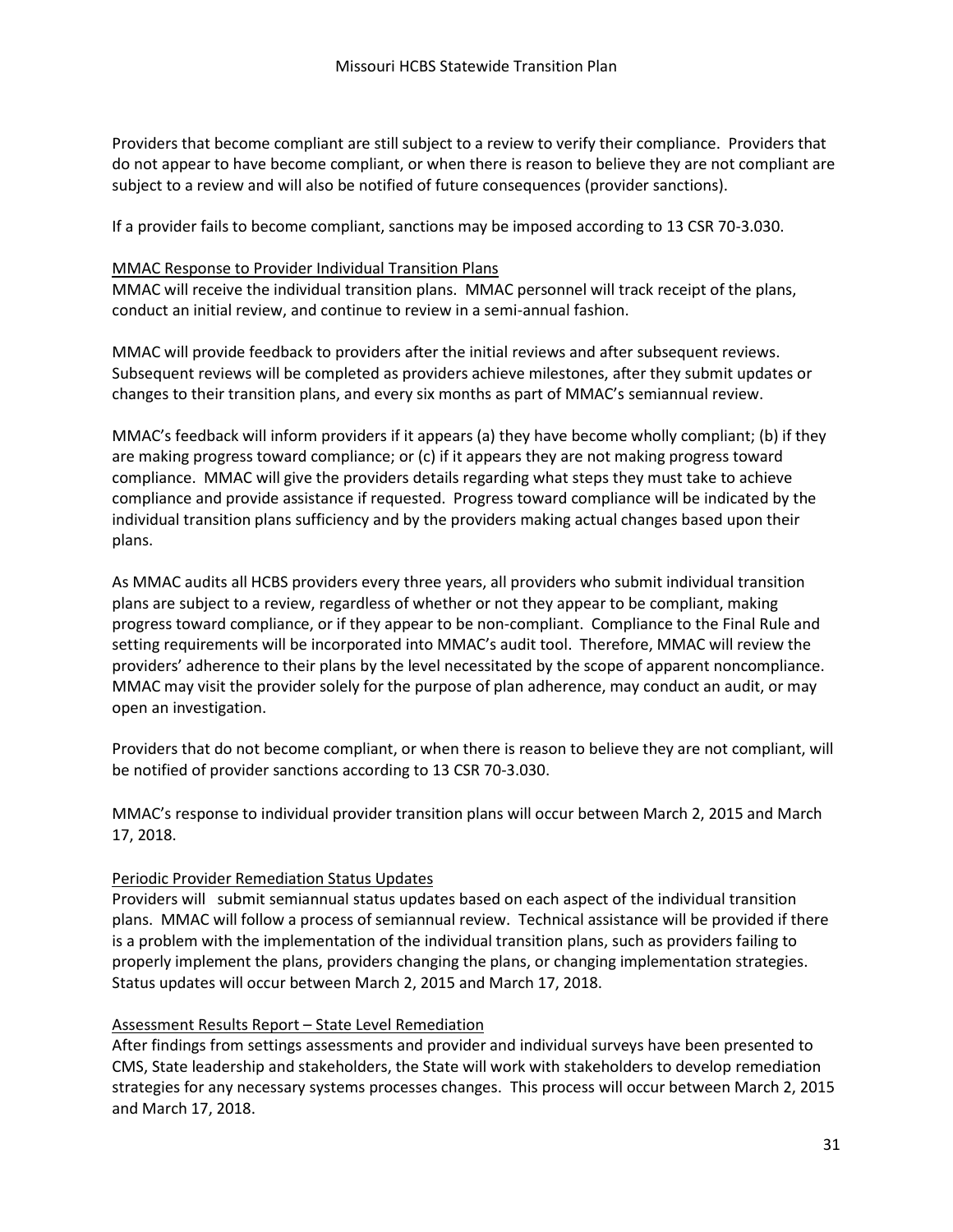### Ongoing Compliance/Monitoring Reviews

MMAC will conduct ongoing reviews of enrolled Adult Day Care and AIDS Waiver Attendant Care providers to establish and monitor levels of compliance. MMAC will incorporate settings requirement information into its pre-enrollment and revalidation site visits of all HCBS providers, and survey the Adult Day Care and AIDS Waiver Attendant Care providers during these visits. MMAC will also provide information about the setting requirements during on-site audits and investigations of HCBS providers.

Ongoing reviews include the following:

- On-site surveys completed during provider revalidation, to occur no less than every five years.
- On-site surveys completed during provider audits, which occur every three years.
- Provider assessments will be used as a training tool during Annual Provider Update Training. This training is held twice a year, and providers attend either the spring session or the fall session
- Provider assessments will be used as a training tool at annual provider association conferences
- MMAC personnel will perform reviews of individual provider transition plans. These reviews will be completed upon receipt, and in a dedicated fashion semiannually. The reviews may be completed more often in cases of provider milestones, or plan changes.
- Ongoing assessment will also occur on an ad hoc basis due to provider investigations, meetings, formal requests for education, and informal communications.
- Reviews may also be conducted when there is reason to believe a provider previously found to be non-compliant has not improved.
- When providers previously found to be non-compliant have improved, spot-checks may still be conducted outside of scheduled audits, investigations, or revalidation efforts, solely for the purpose of checking ongoing compliance levels.

DHSS will continue to reassess HCBS participants, including those receiving the Adult Day Care service and AIDS Waiver Attendant Care services. All participants authorized for HCBS shall have a reassessment completed within 365 days of the last level of care determination. For participants receiving an Adult Day Care service, DHSS or its designee shall perform face-to-face reassessments with the participant utilizing the InterRAI HC and the HCBS Care Plan and Participant Choice Statement (DA-3) to establish continued eligibility of services and compliance with the HCBS Settings Rule. For AIDS Waiver participants, DHSS will administer an annual participant survey and case management staff will perform face-to-face reassessments with participants and include review of compliance with the HCBS Settings rule. Any concerns with specific settings shall be reported to MMAC.

The process began on April 2, 2016 and will continue on an on-going basis.

#### Provider Sanctions

In accordance with 19 CSR 30-90, MMAC will sanction providers that have failed to meet remediation standards and have failed to cooperate with the HCBS Settings Transition.

#### Individuals Transition to Settings that Align with HCBS Requirements

If relocation of individuals is necessary, the local DHSS Adult Protective and Community staff will work with individuals through phone contact and face-to-face visits to ensure they are transitioned to settings meeting HCBS Setting requirements. Individuals will be given timely notice, and will have a choice of alternative settings through a person-centered planning process. Transition of individuals will be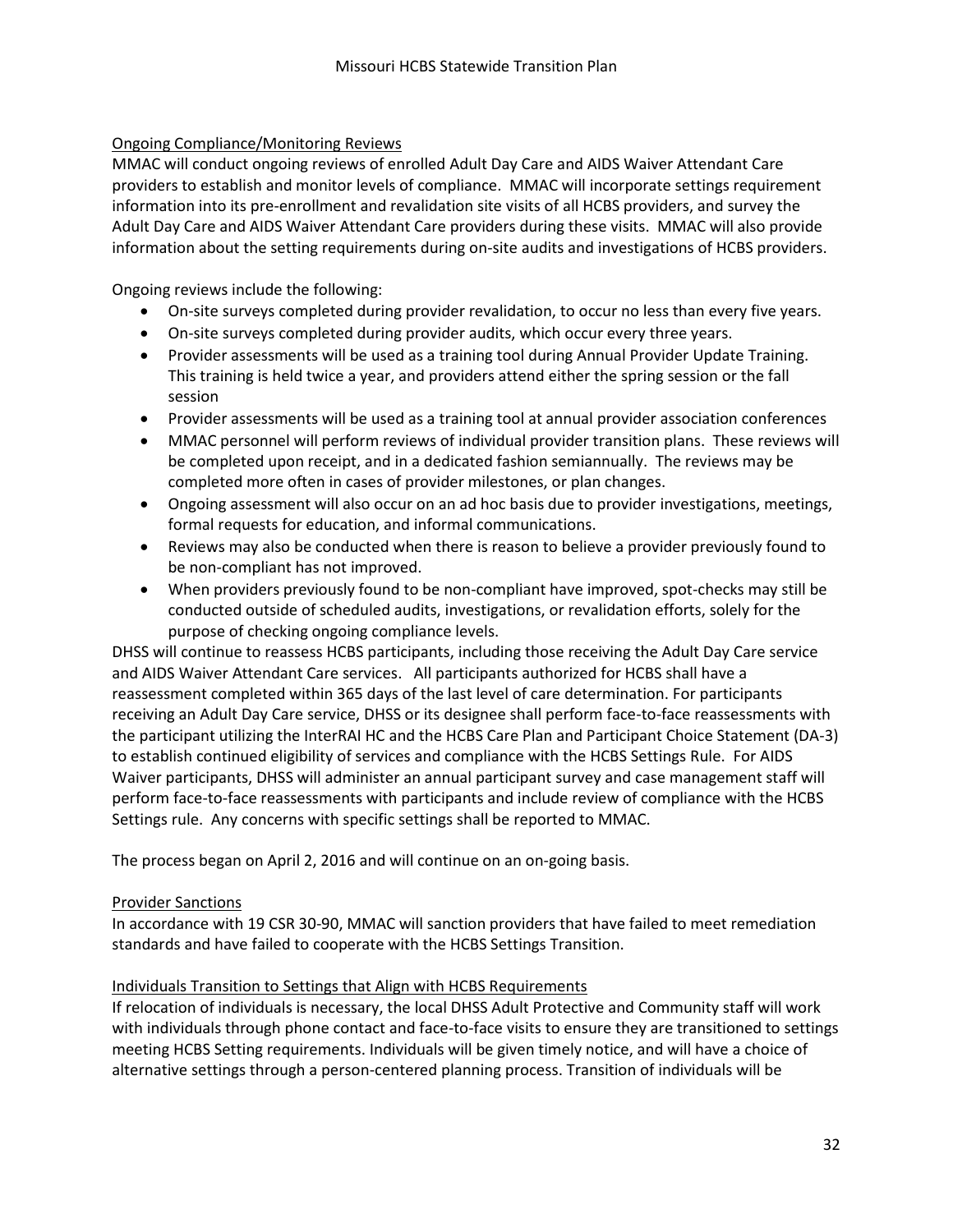comprehensively tracked to ensure successful placement and continuity of Waiver service. DHSS estimates less than 450 participants may need to be relocated to HCBS compliant settings.

This milestone will begin March 16, 2015 and continue ongoing on an individual provider basis.

# 4

# Section 3: Public Comment

The State proposed to collect public comments on the transition plan in-person during two public forums. The State also offered a conference line during the public forums and provided an address for the public to mail in comments. The State received comments from stakeholders through a series of stakeholder forums conducted throughout the state. In addition to posting the transition plan and related materials on the MO HealthNet website, numerous stakeholders were contacted directly and provided with transition plan documents and information on the stakeholder forums. Stakeholders contacted include Missouri Association of County Developmental Disabilities Services (MACDDS), Missouri Association of Rehabilitation Facilities (MARF), Developmental Disabilities (DD) Council, People First, and The Arc.

Additionally, for DHSS waivers, the Missouri Adult Day Care Association and Leading Age Missouri were contacted.

### Announcement of Public Comment Period

The State released a Summary document, the Draft Transition Plan, and Draft Settings Analysis on the state website. A newspaper notice and an email blast were released on December 30, 2014, and the stakeholders were contacted directly to inform them of the opportunity to provide public comment. This began on December 29, 2014 and was completed on March 7, 2015. The notice included the draft transition plan, the draft settings analysis, and the HCBS Settings Summary Document.

### Public Comment Period and Meetings - Proposed Transition Plan

The State commenced stakeholder forums, shared the proposed transition plan with the public, collected comments, developed state responses to public comments, and incorporated appropriate suggestions into the transition plan. The State will continue to document all iterations of the transition plan. The Response to Public Comments document is included in the Transition Plan. This began on December 29, 2014 and was completed on March 7, 2015.

### Announcement of Public Comment Period – Amended Transition Plan

The State released the Draft Amended Statewide Transition Plan on the state website. A newspaper announcement and an email blast were released and stakeholders were contacted directly to inform them of the opportunity to provide public comment. This began on July 29, 2016 and was completed on xxxxxxxx.

Public Comment Period and Meetings - Amended Transition Plan